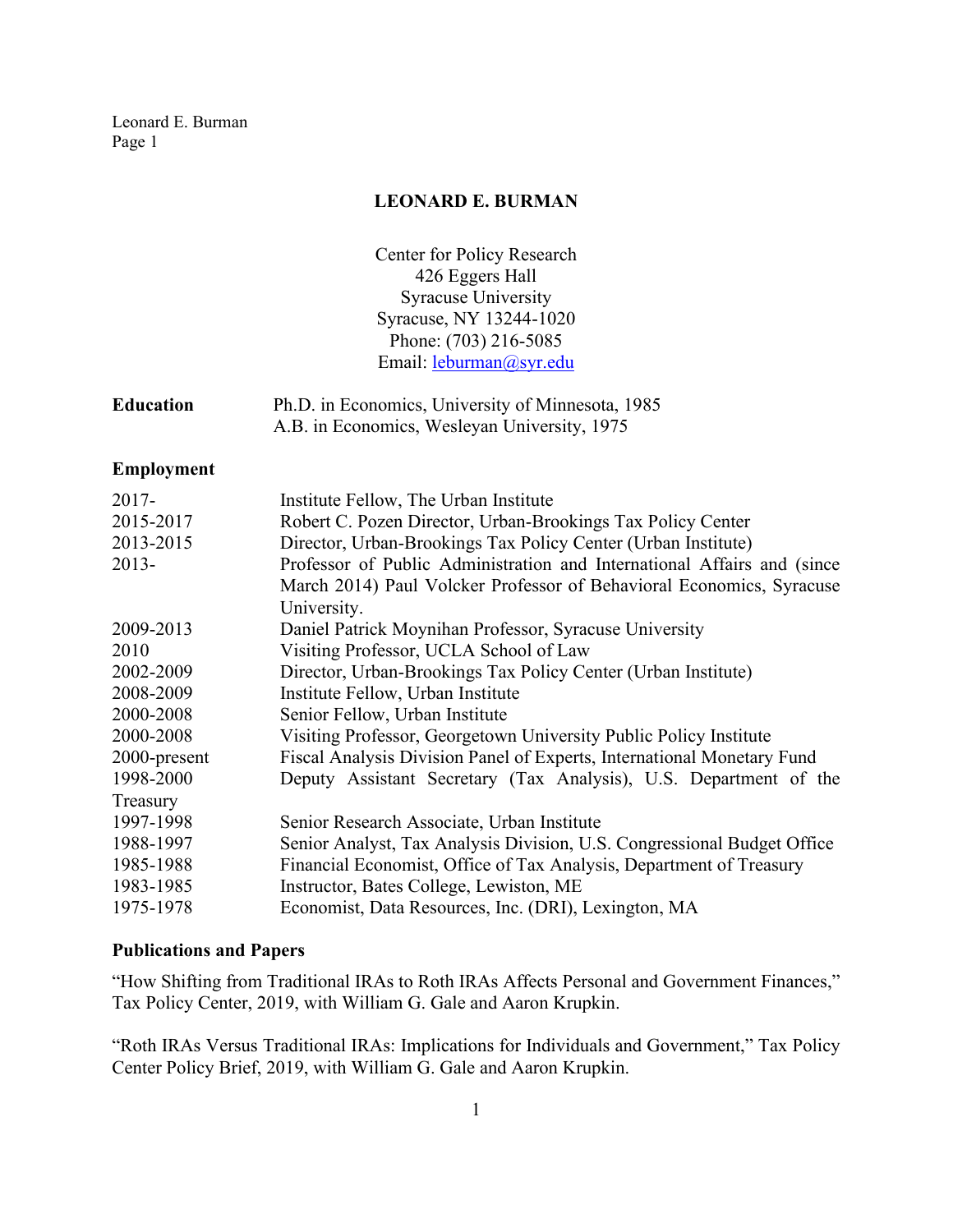"A Universal EITC: Sharing the Gains from Economic Growth, Encouraging Work, and Supporting Families," Tax Policy Center, 2019.

"Safely Expanding Research Access to Administrative Tax Data: Creating a Synthetic Public Use File and a Validation Server," Tax Policy Center, 2018, with Alex Engler, Surachai Khitatrakun, James R. Nunns, Sarah Armstrong, John Iselin, Graham MacDonald, and Philip Stallworth.

"The Effects of Estate and Inheritance Taxes on Entrepreneurship," Tax Policy Center, 2018, with Robert McClelland and Chenxi Lu.

"Do Estate and Inheritance Taxes Affect Entrepreneurship?", Tax Policy Center Policy Brief, 2018, with Robert McClelland and Chenxi Lu.

"Is U.S. Corporate Income Double-Taxed?", with Kimberly A. Clausing and Lydia Austin. *National Tax Journal*. 2017, 70 (3), 675–706.

"Economic and Distributional Effects of Tax Expenditure Limits," with Eric Toder, Daniel Berger, and Jeffrey Rohaly, in Alan J. Auerbach and Kent Smetters, eds. *The Economics of Tax Policy*. Oxford: Oxford University Press, 2017.

"An Analysis of the House GOP Tax Plan," with James R. Nunns, Benjamin R. Page, Jeffrey Rohaly, and Joseph Rosenberg, *Columbia Journal of Tax Law*, 2017, 8:257-294.

"The US Presidential Candidates and the Economy." *Intereconomics*, September/October 2016, 51 (5): 295-296.

"Tax Compliance Costs and Business Formation," with John Iselin, Kauffman Foundation: New Entrepreneurial Growth Agenda, Section 7: Policy, February 2016. <http://www.kauffman.org/neg/section-7#taxcompliancecostsandbusinessformation>

"An Analysis of Senator Bernie Sanders's Tax and Transfer Proposals," with Gordon Mermin and Frank Sammartino, May 9, 2016.

[http://www.taxpolicycenter.org/sites/default/files/alfresco/publication-pdfs/2000786-an-analysis](http://www.taxpolicycenter.org/sites/default/files/alfresco/publication-pdfs/2000786-an-analysis-of-senator-bernie-sanderss-tax-and-transfer-proposals.pdf)[of-senator-bernie-sanderss-tax-and-transfer-proposals.pdf](http://www.taxpolicycenter.org/sites/default/files/alfresco/publication-pdfs/2000786-an-analysis-of-senator-bernie-sanderss-tax-and-transfer-proposals.pdf)

"An Analysis of Senator Bernie Sanders's Tax Proposals," with Frank Sammartino, James R. Nunns, Jeffrey Rohaly and Joseph Rosenberg, March 4, 2016. [http://www.taxpolicycenter.org/sites/default/files/alfresco/publication-pdfs/2000639-an-analysis](http://www.taxpolicycenter.org/sites/default/files/alfresco/publication-pdfs/2000639-an-analysis-of-senator-bernie-sanderss-tax-proposals.pdf)[of-senator-bernie-sanderss-tax-proposals.pdf](http://www.taxpolicycenter.org/sites/default/files/alfresco/publication-pdfs/2000639-an-analysis-of-senator-bernie-sanderss-tax-proposals.pdf)

"An Analysis of Hillary Clinton's Tax Proposals," with Richard C. Auxier, James R. Nunns, Jeffrey Rohaly, March 3, 2016.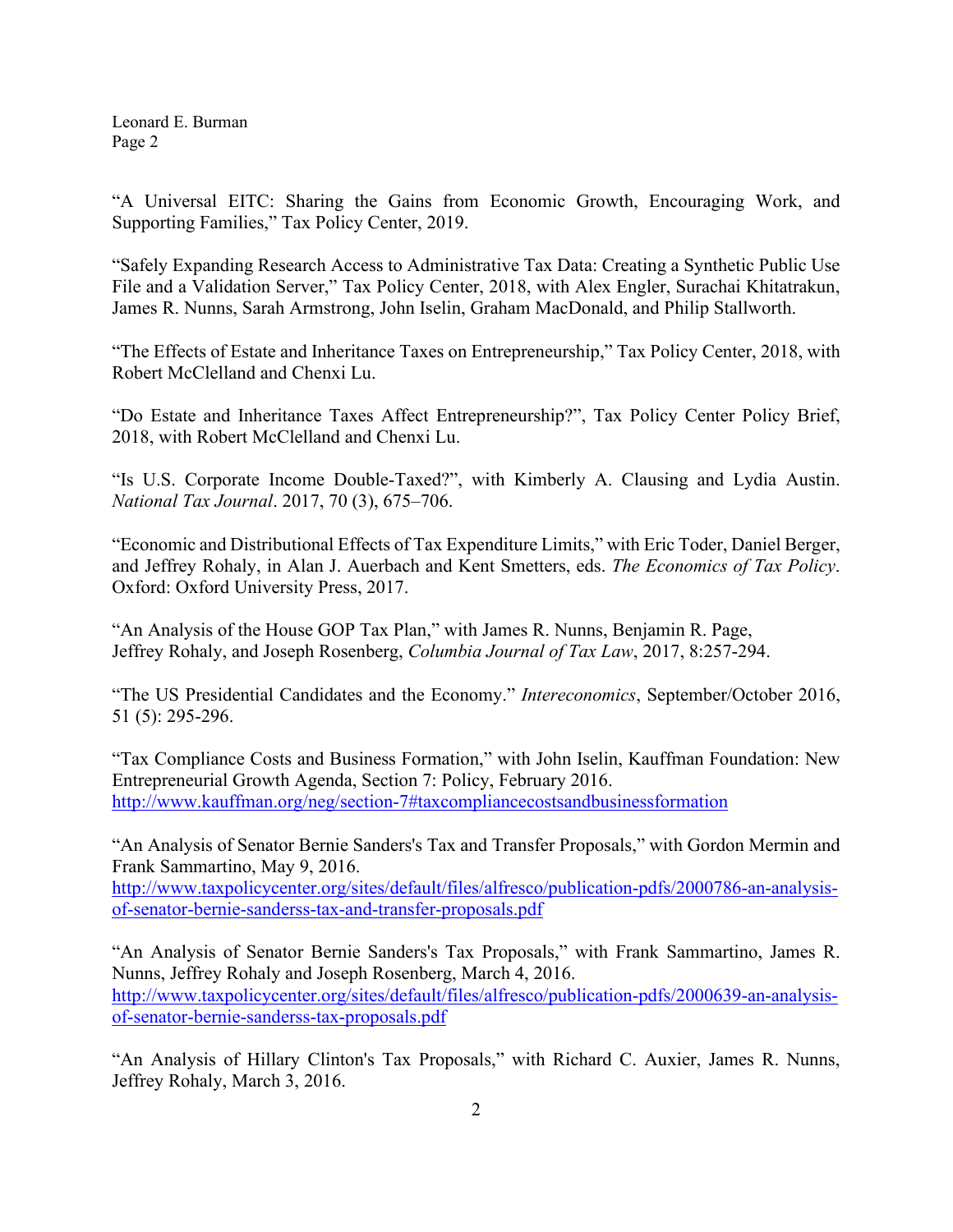[http://www.taxpolicycenter.org/sites/default/files/alfresco/publication-pdfs/2000638-an-analysis](http://www.taxpolicycenter.org/sites/default/files/alfresco/publication-pdfs/2000638-an-analysis-of-hillary-clintons-tax-proposals.pdf)[of-hillary-clintons-tax-proposals.pdf](http://www.taxpolicycenter.org/sites/default/files/alfresco/publication-pdfs/2000638-an-analysis-of-hillary-clintons-tax-proposals.pdf)

"Financial Transaction Taxes in Theory and Practice," with William G. Gale, Sarah Gault, Bryan Kim, Jim Nunns, and Steven Rosenthal, *National Tax Journal*, March 2016, 69 (1), 171–216. [http://www.taxpolicycenter.org//UploadedPDF/2000287-financial-transaction-taxes-in-theory](http://www.taxpolicycenter.org/UploadedPDF/2000287-financial-transaction-taxes-in-theory-and-practice.pdf)[and-practice.pdf](http://www.taxpolicycenter.org/UploadedPDF/2000287-financial-transaction-taxes-in-theory-and-practice.pdf)

"An Analysis of Ted Cruz's Tax Plan," with Joseph Rosenberg, James R. Nunns and Daniel Berger, February 16, 2016. [http://www.taxpolicycenter.org/sites/default/files/alfresco/publication-pdfs/2000612-an-analysis](http://www.taxpolicycenter.org/sites/default/files/alfresco/publication-pdfs/2000612-an-analysis-of-ted-cruzs-tax-plan.pdf)[of-ted-cruzs-tax-plan.pdf](http://www.taxpolicycenter.org/sites/default/files/alfresco/publication-pdfs/2000612-an-analysis-of-ted-cruzs-tax-plan.pdf)

"An Analysis of Donald Trump's Tax Plan," with Jim Nunns, Jeff Rohaly, and Joseph Rosenberg. Tax Policy Center. 2015. [http://www.taxpolicycenter.org//UploadedPDF/2000560-an-analysis](http://www.taxpolicycenter.org/UploadedPDF/2000560-an-analysis-of-donald-trumps-tax-plan.pdf)[of-donald-trumps-tax-plan.pdf](http://www.taxpolicycenter.org/UploadedPDF/2000560-an-analysis-of-donald-trumps-tax-plan.pdf)

"An Analysis of Governor Bush's Tax Plan," with William G. Gale, John Iselin, Jim Nunns, Jeff Rohaly, Joseph Rosenberg, and Roberton Williams. Tax Policy Center. 2015. [http://www.taxpolicycenter.org//UploadedPDF/2000547-analysis-of-bush-tax-plan.pdf](http://www.taxpolicycenter.org/UploadedPDF/2000547-analysis-of-bush-tax-plan.pdf)

"Financial Transaction Taxes: An Overview," with William G. Gale, Sarah Gault, Bryan Kim, Jim Nunns, and Steven Rosenthal, Tax Policy Center, Policy Brief. 2015. [http://www.taxpolicycenter.org//UploadedPDF/2000587-financial-transaction-taxes.pdf](http://www.taxpolicycenter.org/UploadedPDF/2000587-financial-transaction-taxes.pdf)

"Tax Refunds and Affordable Care Act Reconciliation," with Gordon Mermin and Elena Ramirez. Tax Policy Center. 2015. [http://taxpolicycenter.org/UploadedPDF/2000164-tax-refunds-and](http://taxpolicycenter.org/UploadedPDF/2000164-tax-refunds-and-affordable-care-act-reconciliation.pdf)[affordable-care-act-reconciliation.pdf](http://taxpolicycenter.org/UploadedPDF/2000164-tax-refunds-and-affordable-care-act-reconciliation.pdf)

"Distributional Effects of the President's New Tax Proposals," with Ngan Phung. Tax Policy Center. 2015. [http://www.taxpolicycenter.org//UploadedPDF/2000089-distributional-effects-of](http://www.taxpolicycenter.org/UploadedPDF/2000089-distributional-effects-of-the-presidents-new-tax-proposals.pdf)[the-presidents-new-tax-proposals.pdf](http://www.taxpolicycenter.org/UploadedPDF/2000089-distributional-effects-of-the-presidents-new-tax-proposals.pdf)

"Economic, Policy and Budgetary Aspects of Tax Expenditures," with Marvin Phaup, in Lovise Bauger, ed., *The Use of Tax Expenditures in Times of Fiscal Consolidation*, Brussels: European Commission, 2014.

"Older Taxpayers' Responses to Taxation of Social Security Benefits," *IRS Research Bulletin*, with Norma B. Coe, Liu Tian, and Kevin K. Pierce, 2014, 2-16.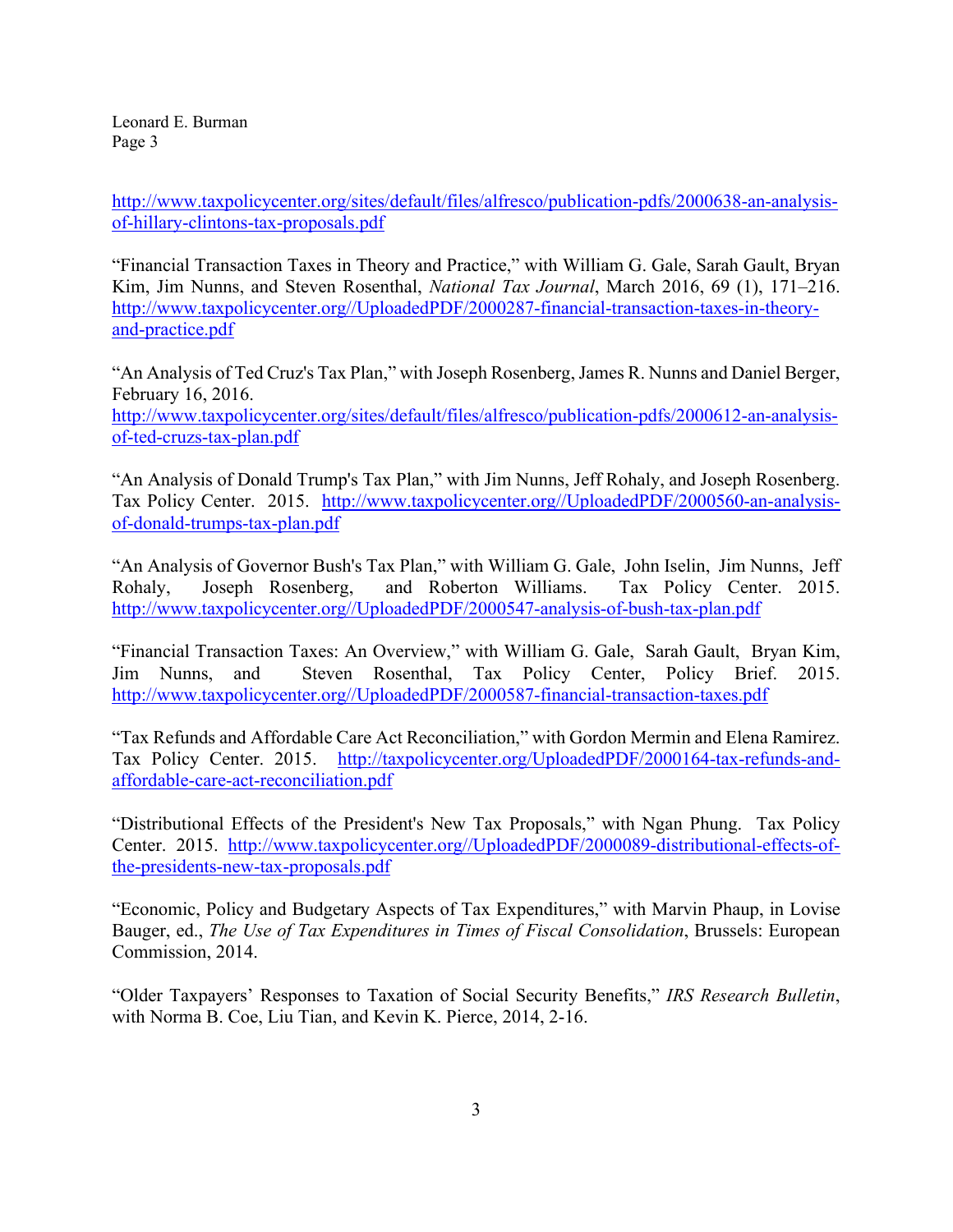"The Effects of the Taxation of Social Security Benefits on Older Workers' Income and Claiming Decisions," *National Tax Journal,* with Norma B. Coe, Kevin Pierce, and Liu Tian, June 2014, 67(2):459–486,

"The Tax Reform That Just Won't Die (and Shouldn't)" *Milken Institute Review* (Cover Story), Second Quarter 2014, 17-23.

"Pathways to Tax Reform Revisited," *Public Finance Review,* November 2013, 41(6):755-790.

"Taxes and Inequality," *Tax Law Review*, Summer 2013, 66(4):563-592.

"Effects of Public Policies on the Disposition of Pre-Retirement Lump-Sum Distributions: Rational and Behavioral Influences," with Norma B. Coe, Michael Dworsky, and William G. Gale, *National Tax Journal*, December 2012, 65(4), 863–888.

"Could Reducing Tax Expenditures Tame the Federal Debt?" with Marvin M. Phaup, *Key Findings Brief*, Scholars Strategy Network, October 2012.

"The Perverse Public and Private Finances of Long-Term Care," in Nancy Folbre and Douglas Wolf, editors, *Universal Coverage of Long Term Care in the U.S.: Can we get There from Here?,*  Russell Sage Foundation, September 2012, 216-234.

"Tax Expenditures, the Size and Efficiency of Government, and Implications for Budget Reform," with Marvin Phaup, in Jeffrey Brown, ed., *Tax Policy and the Economy, Volume 26,* 2012, 93-124.

"Tax expenditures: The big government behind the curtain," *VoxEU*, November 17, 2011, with Marvin Phaup. <http://www.voxeu.org/index.php?q=node/7287>

"The Henry Review Recommendations to Reform the Taxation of Capital Gains in Australia: A Preliminary Assessment," in Chris Evans and Richard Krever, eds., *Australia's Future Tax System: A Post-Henry Review* (Sydney: Thomson Reuters), 2010, with David I. White.

"Catastrophic Budget Failure," *National Tax Journal*, September 2010, 63 (3), 561–584, with Jeffrey Rohaly, Joseph Rosenberg, and Katherine C. Lim.

"Countdown to Catastrophe," *Milken Institute Review* (Cover story), Second Quarter, 2010. 16- 25.

"Taxing Capital Gains in Australia: Assessment and Recommendations," in Chris Evans and Richard Krever, eds., *Australian Business Tax Reform in Retrospect and Prospect* (Sydney: Thomson Reuters). 2010.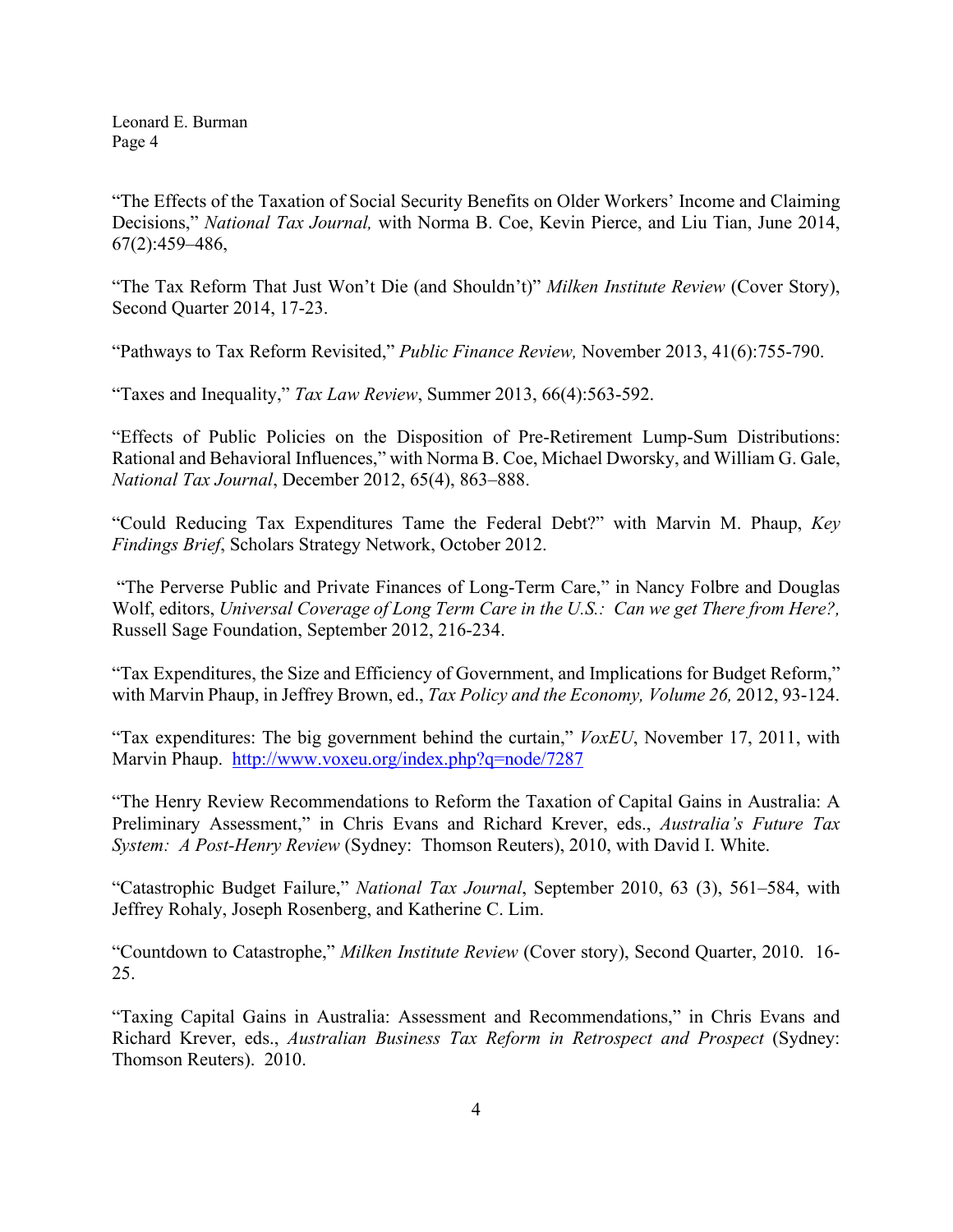"A Blueprint for Tax Reform and Health Reform," *Virginia Tax Review*, 2009, 28:287-323.

"Tax Subsidies for Private Health Insurance: Who Benefits and at what Cost?" Policy Brief Number 3, Robert Wood Johnson Synthesis Project, July 2009. With Surachai Khitatrakun and Sarah Goodell. http://www.taxpolicycenter.org/UploadedPDF/1001297 tax subsidies.pdf

"Tax Proposals in the 2010 Budget," Tax Policy Center, March 16, 2009. With Rosanne Altshuler, Howard Gleckman, Dan Halperin, and Roberton Williams. [http://www.urban.org//UploadedPDF/411849\\_2010\\_budget.pdf](http://www.urban.org/UploadedPDF/411849_2010_budget.pdf)

"How Big are Total Individual Tax Expenditures and Who Benefits From Them?" *Tax Policy Center Discussion Paper* Number 31, with Eric Toder and Christopher Geissler, December 2008.

"Back from the Grave: Revenue and Distributional Effects of Reforming the Federal Estate Tax," Tax Policy Center, with Katherine Lim and Jeffrey Rohaly. October 20, 2008. http://www.taxpolicycenter.org/UploadedPDF/411777\_back\_grave.pdf

"An Analysis of the 2008 Presidential Candidates' Tax Plans," Tax Policy Center, with [Surachai](http://www.taxpolicycenter.org/library/listpubs.cfm?ListAuthors=true&Listpubs=true&AuthorID=7701)  [Khitatrakun,](http://www.taxpolicycenter.org/library/listpubs.cfm?ListAuthors=true&Listpubs=true&AuthorID=7701) [Jeff Rohaly,](http://www.taxpolicycenter.org/library/listpubs.cfm?ListAuthors=true&Listpubs=true&AuthorID=7013) Robert Williams, and [Eric Toder,](http://www.taxpolicycenter.org/library/listpubs.cfm?ListAuthors=true&Listpubs=true&AuthorID=5902) July 23, 2008, updated and expanded August 14, 2008, and September 12, 2008. http://www.taxpolicycenter.org/UploadedPDF/411749 updated candidates.pdf

"How Big Are Total Individual Income Tax Expenditures, and Who Benefits from Them?," *American Economic Review Papers and Proceedings*, with Christopher Geissler and Eric J. Toder, May 2008.

"Revenue and Distributional Effects of the Thompson Tax Plan," *Tax Notes,* with Greg Leiserson and Jeff Rohaly, January 14, 2008.

"The Alternative Minimum Tax: Assault on the Middle Class," *Milken Review* (Cover Story)*,* Fourth Quarter 2007, 12-23.

"The AMT: What's Wrong and How to Fix It," *National Tax Journal,* with Bill Gale, Greg Leiserson, and Jeff Rohaly, September 2007.

"The President's Proposed Standard Deduction for Health Insurance: Evaluation and Recommendations," *National Tax Journal,* with Jason Furman, Greg Leiserson, and Roberton C. Williams Jr,, September 2007.

"A Proposal to Finance Long-Term Care Services through Medicare with an Income Tax Surcharge," Georgetown University Long-Term Care Financing Project, with Rich Johnson, June 22, 2007. <http://ltc.georgetown.edu/forum/8burmanjohnson061107.pdf>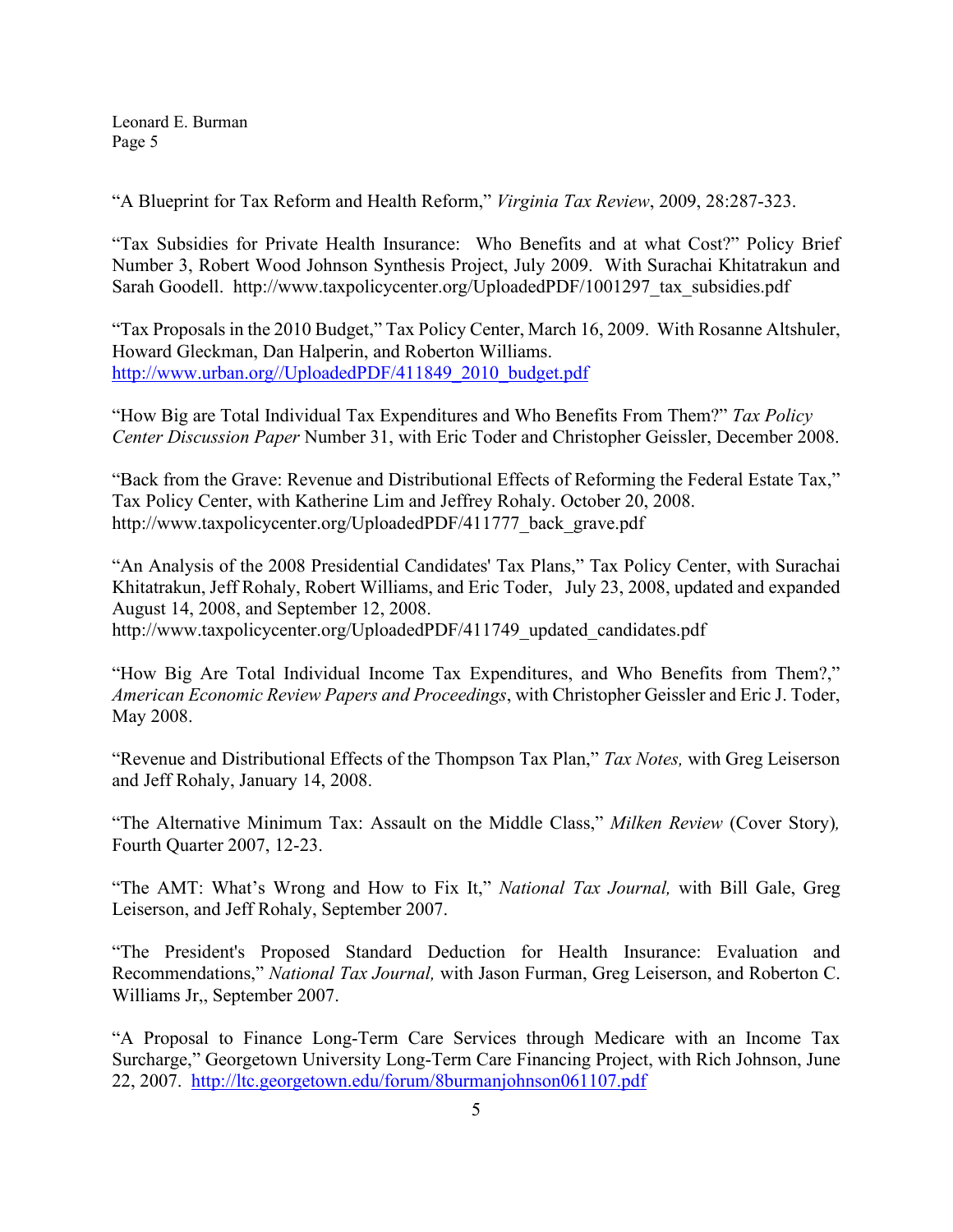"A Simple, Progressive Replacement for the AMT," *Tax Notes,* with Greg Leiserson, May 23, 2007.

"Eligibility for the Child Tax Credit by Age of Child," Tax Policy Center, with Laura Wheaton, May 22, 2007.

"Two-Thirds of Tax Units Pay More Payroll Tax Than Income Tax," *Tax Notes,* with Greg Leiserson, April 9, 2007.

"The President's Proposed Standard Deduction for Health Insurance: An Evaluation," *Tax Notes,*  with Jason Furman, Greg Leiserson, and Roberton Williams, March 2007.

"The President's Health Insurance Proposal – A First Look," Tax Policy Center, with Jason Furman and Bob Williams, January 23, 2007.

"Options to Fix the AMT," Tax Policy Center, with Bill Gale, Greg Leiserson, and Jeff Rohaly, January 19, 2007.

"AMT Coverage by State, 2004," *Tax Notes,* with Carol Rosenberg, December 14, 2006.

"The Individual Alternative Minimum Tax (AMT): 11 Key Facts and Projections" with Julianna Koch and Greg Leiserson, December 1, 2006.

"The Tax Reform Act of 2010," *Tax Notes*, October 23, 2006.

"State-Level Estate and Inheritance Taxes" *Tax Notes,* with Sonya Hoo, August 28, 2006.

"Distributional Effects of Defined Contribution Plans and Individual Retirement Arrangements," with William Gale, Matthew Hall, and Peter Orszag, in Dimitri B. Papadimitrious ed., *The Distribution Effects of Government Spending and Taxation*, New York: Macmillan, 2006.

"Contrary to President's Claim, Large Majority of Americans Ultimately Are Likely to Lose From Tax Reconciliation Bill," Center on Budget and Policy Priorities, with Aviva Aron-Dine and Isaac Shapiro, June 5, 2006

"Roth Conversions as Revenue Raisers: Smoke and Mirrors," *Tax Notes*, May 11, 2006.

"AMT Preference Items, 2002," *Tax Notes,* with Troy Kravitz, March 13, 2006.

"New Healthcare Tax Proposals: Costly and Counterproductive," *Tax Notes*, February 13, 2006.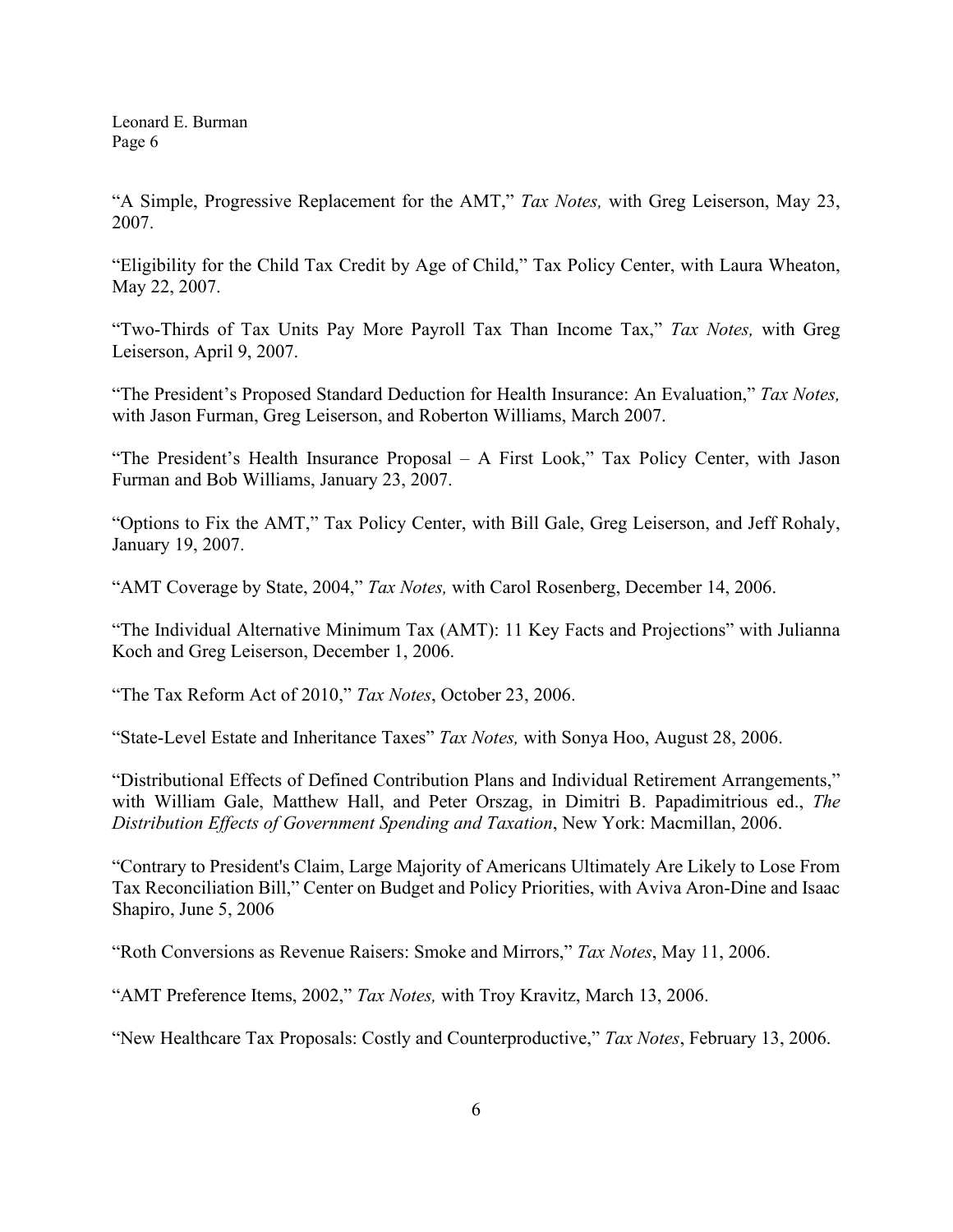"Towards a More Consistent Distributional Analysis," *National Tax Association Proceedings of the 98th Annual Conference,* with Jane Gravelle and Jeff Rohaly, 2005.

"The Tax Reform Proposals: Some Good Ideas, but Show me the Money," *Economists' Voice*, with William G. Gale, December 22, 2005.

"A Preliminary Evaluation of the Tax Reform Panel's Report," *Tax Notes*, with William G. Gale, December 5, 2005.

"The Bank Debit Tax In Colombia," with María Angelica Arbeláez and Sandra Zuluaga, in Richard M. Bird, James M. Poterba and Joel Slemrod, eds., *Fiscal Reform in Colombia*, Cambridge: MIT Press, 2005.

"Low-Income Housing Credit," with Alastair McFarlane, in Joseph J. Cordes, Robert D. Ebel, and Jane G. Gravelle, eds., *The Encyclopedia of Taxation and Tax Policy, 2nd edition*, Washington, DC: The Urban Institute Press, 2005.

"Capital Gains Tax Rates, Stock Markets, and Growth," *Tax Notes*, with Troy Kravitz, November 7, 2005.

"Who Gets the Child Tax Credit?", *Tax Notes,* with Laura Wheaton, October 17, 2005.

"Suppose they took the AM out of the AMT?" Tax Policy Center Discussion Paper No. 25, with David Weiner, August 2005.

"The Distributional Consequences of Federal Assistance for Higher Education: The Intersection of Tax and Spending Programs," Tax Policy Center Discussion Paper No. 26, with Elaine Maag, Peter Orszag, Jeffrey Rohaly, and John O'Hare, August 2005.

"Tax Subsidies to Help Low-Income Families Pay for Child Care," Tax Policy Center Issues and Options Brief No. 14, with Elaine Maag and Jeffrey Rohaly, June 2005.

"Tax Subsidies to Help Low-Income Families Pay for Child Care," Tax Policy Center Discussion Paper No. 23, with Elaine Maag and Jeffrey Rohaly, June 2005.

"Tax Credits for Health Insurance," Tax Policy Center Issues and Options Brief No. 11, with Jonathan Gruber, June 2005.

"Tax Credits for Health Insurance," Tax Policy Center Discussion Paper No. 19, with Jonathan Gruber, June 2005.

"AMT Coverage by State, 2003," *Tax Notes*, with Troy Kravitz, April 11, 2005.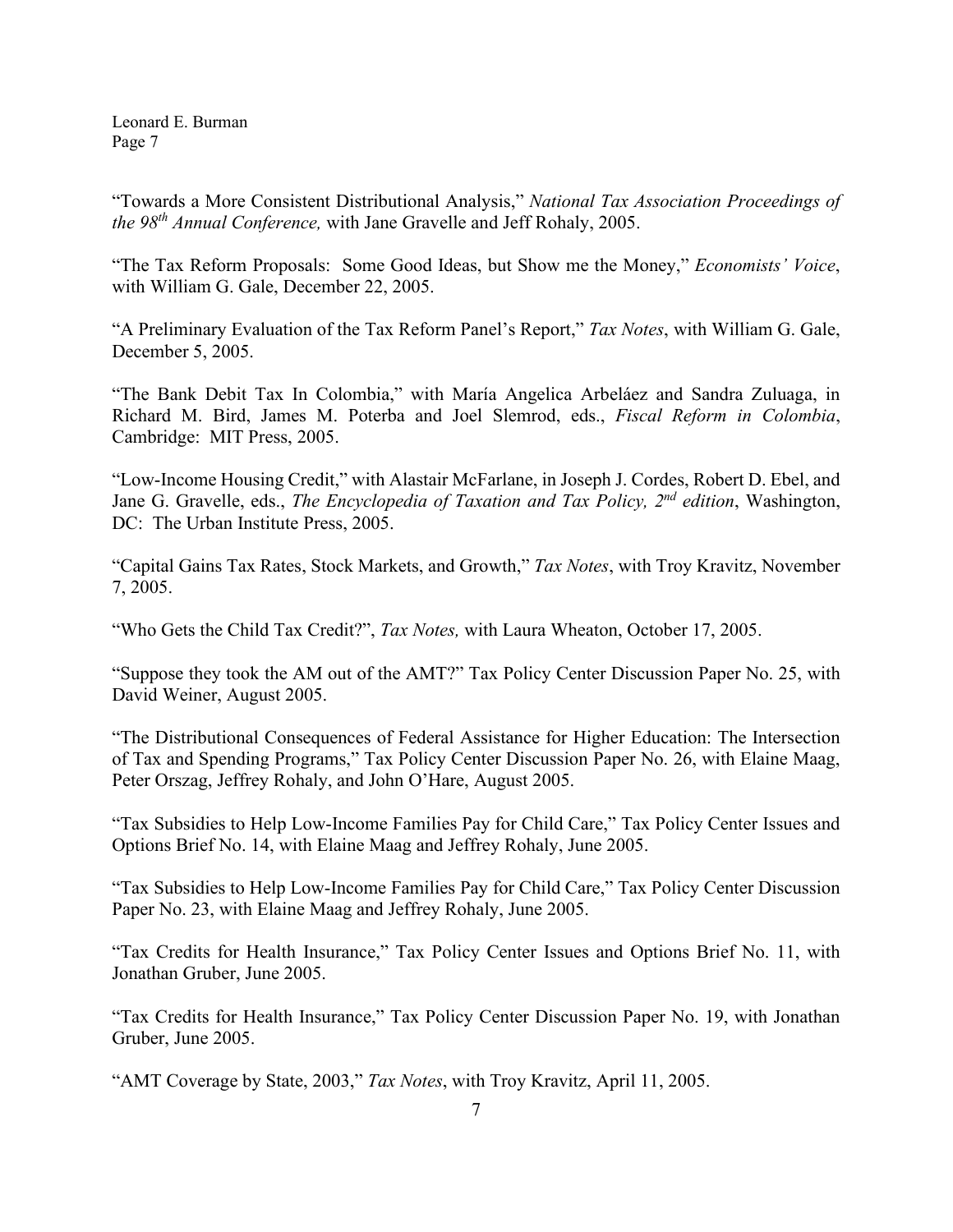"Options to Reform the Estate Tax," Tax Policy Center Issues and Options Brief Number 10, with William G. Gale and Jeff Rohaly, March 2005. (Reprinted in *Tax Notes*, April 18, 2005)

Review of *Wealth and Our Commonwealth: Why America Should Tax Accumulated Fortunes,* by William H. Gates, Sr., and Chuck Collins. *Journal of Economic Literature*, March 2005.

"Deductibility of State and Local Taxes," *Tax Notes*, with Kim Rueben, January 17, 2005.

"Suppose they took the AM out of the AMT?" *National Tax Association Proceedings of the 97th Annual Conference,* with David Weiner, 2004.

"The Distribution of the Estate Tax and Reform Options," *National Tax Association Proceedings of the 97th Annual Conference,* with William G. Gale and Jeff Rohaly, 2004.

"Lower-Income Households Spend Largest Share of Income," with Troy Kravitz, *Tax Notes*, November 8, 2004.

"Distributional Effects of Defined Contribution Plans and Individual Retirement Arrangements," with William G. Gale, Matthew Hall, and Peter R. Orszag, *National Tax Journal*, September 2004.

"The Individual Alternative Minimum Tax: A Data Update," with William G. Gale, Matthew Hall, Jeff Rohaly, and Mohammed Adeel Saleem, [www.taxpolicycenter.org,](http://www.taxpolicycenter.org/) August 31, 2004.

"Most Households' Medical Expenses Exceed HSA Deductibles," with Linda J. Blumberg, *Tax Notes*, August 16, 2004.

"Senator Kerry's Tax Proposals," with Jeffrey Rohaly, [www.taxpolicycenter.org,](http://www.taxpolicycenter.org/) July 23, 2004.

"Al Explains," *NTA-TIA Proceedings of the 96th Annual Conference*, 2004.

"Distributional Effects of Defined Contribution Plans and Individual Retirement Arrangements," with William G. Gale, Matthew Hall, and Peter R. Orszag. Tax Policy Center Discussion Paper No. 16, June 2004.

"An Analysis of the 2004 House Tax Cuts," *Tax Notes*, June 28, 2004.

"The Effects of the Economic Growth and Tax Relief Reconciliation Act of 2001 On Retirement Savings and Income Security: Final Report," with William G. Gale and Matthew Hall, prepared for AARP Public Policy Institute, May 24, 2004.

"Taxable Social Security Benefits," with Mohammed Adeel Saleem, *Tax Notes*, May 10, 2004. "Senator Kerry's Tax Proposals," [www.taxpolicycenter.org,](http://www.taxpolicycenter.org/) April 9, 2004.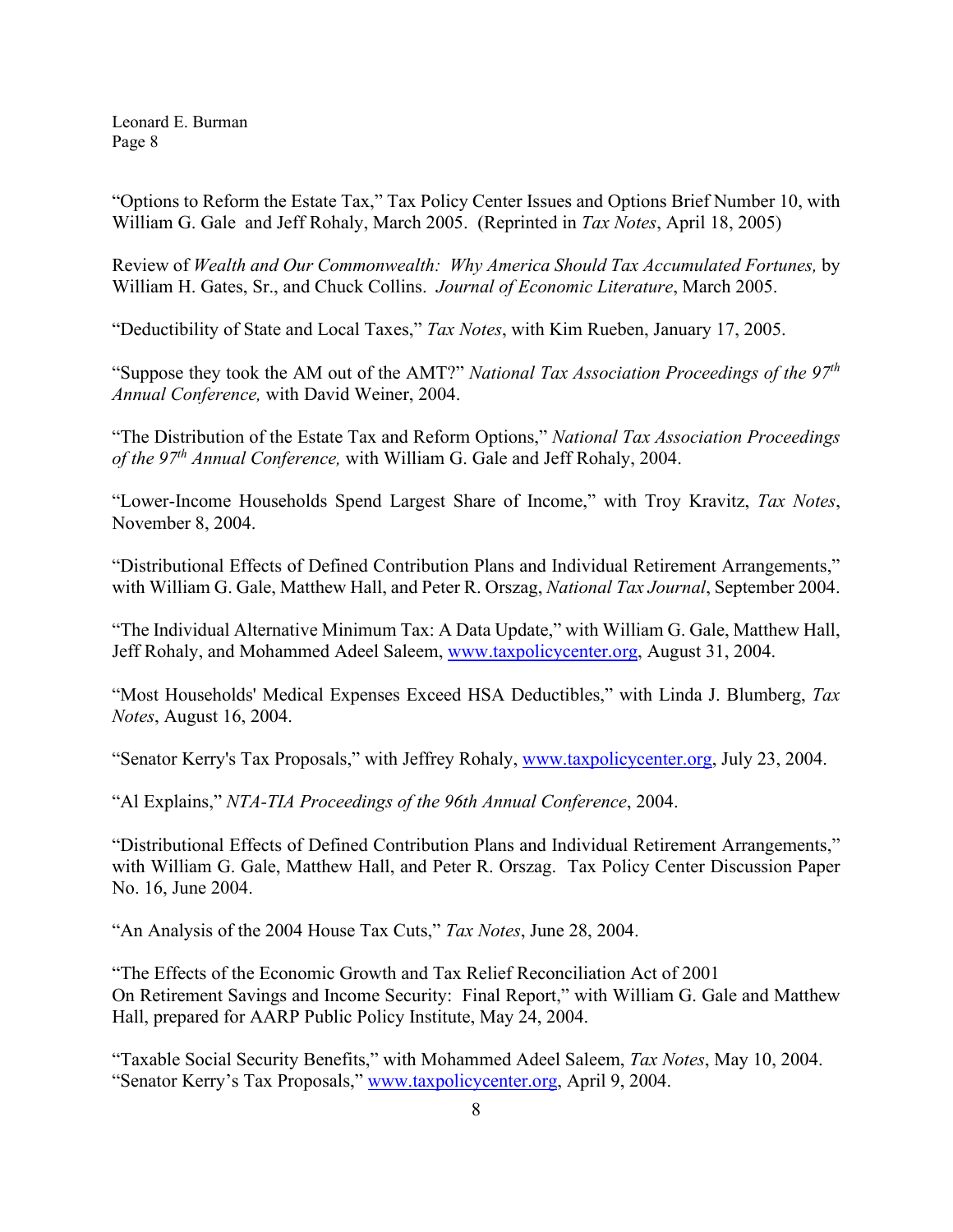"Key Thoughts on RSAs and LSAs," with Bill Gale and Peter Orszag, [www.taxpolicycenter.org,](http://www.taxpolicycenter.org/) February 4, 2004.

"AMT Relief in the FY2005 Budget: A Bandaid for a Hemorrhage," with Bill Gale, Matt Hall, and Adeel Saleem, [www.taxpolicycenter.org,](http://www.taxpolicycenter.org/) February 4, 2004.

"Key Thoughts on the Alternative Minimum Tax," with Bill Gale, Jeff Rohaly, and Matt Hall, [www.taxpolicycenter.org,](http://www.taxpolicycenter.org/) January 21, 2004.

"Preferential Capital Gains Tax Rates," with Deborah Kobes, *Tax Notes*, January 19, 2004.

"Income Tax Statistics for Sample Families, 2003," with Mohammed Adeel Saleem, *Tax Notes*, January 19, 2004.

"Pensions, Health Insurance, and Tax Incentives," with Richard W. Johnson and Deborah I. Kobes, Tax Policy Center Discussion Paper No. 14, January 2004.

"HSAs Won't Cure Medicare's Ills," with Linda Blumberg, [www.taxpolicycenter.org,](http://www.taxpolicycenter.org/) November 21, 2003.

"Digging the Medicare Hole Deeper," [www.taxpolicycenter.org,](http://www.taxpolicycenter.org/) November 20, 2003.

"Composition of Income Reported on Income Tax Returns," with Deborah Kobes, *Tax Notes*, November 10, 2003.

"Options to Finance the Additional War Costs," with Jeff Rohaly, [www.taxpolicycenter.org,](http://www.taxpolicycenter.org/) September 29, 2003.

"Hidden Taxes and Subsidies," with Adeel Saleem, *Tax Notes*, September 15, 2003.

"Is the Tax Expenditure Concept Still Relevant?" *National Tax Journal*, September 2003.

"Taxing Capital Gains in New Zealand," with David White, *New Zealand Journal of Taxation Law and Policy*, September 2003.

"My Weekend with Nick and Adam," *Milken Institute Review,* Third Quarter, 2003, with Joel Slemrod.

"Income Tax Brackets Since 1985," with Deborah Kobes, *Tax Notes,* July 28, 2003.

"The AMT: Projections and Problems," with Bill Gale and Jeff Rohaly, *Tax Notes,* July 7, 2003.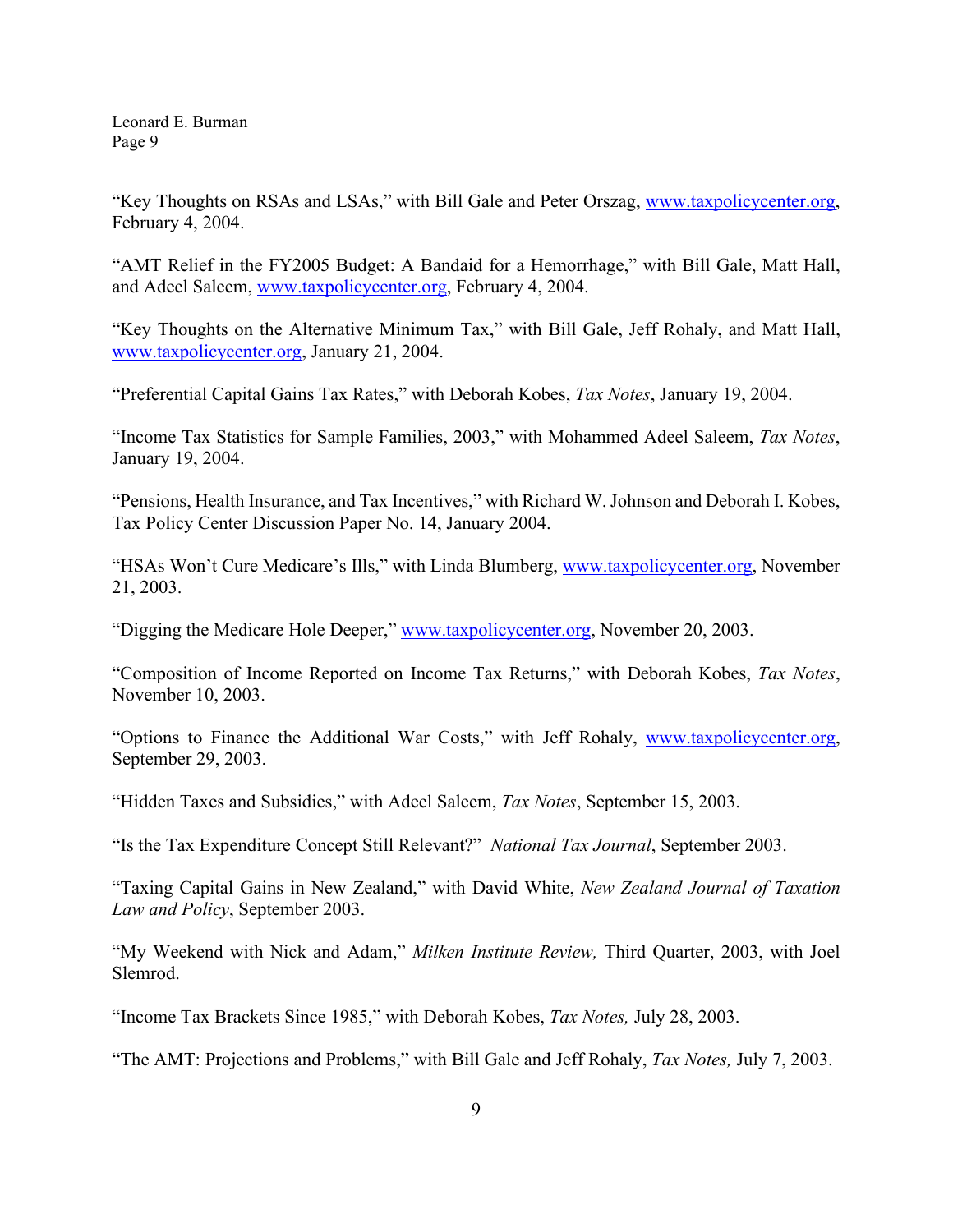"17 Percent of Families Have Stock Dividends," with David L Gunther, *Tax Notes*, May 26, 2003.

"Tax Incentives for Health Insurance," with Cori E. Uccello, Laura Wheaton, and Deborah Kobes, Tax Policy Center Discussion Paper No. 12, May 2003.

"Thinking through the Tax Options, with William G. Gale and Peter Orszag, *Tax Notes*, May 13, 2003.

"Tax Subsidies for Private Health Insurance: Who Currently Benefits and What are the Implications for New Policies," with Cori E. Uccello, Laura Wheaton, Deborah Kobes, and Claudia Williams, *Policy Primer No. 1* (Robert Wood Johnson Foundation), May 2003.

"Policy Watch: The Expanding Reach of the Individual Alternative Minimum Tax," with William G. Gale and Jeffrey Rohaly, *Journal of Economic Perspectives*, Spring 2003.

"EITC Reaches More Eligible Families than TANF, Food Stamps," with Deborah Kobes, *Tax Notes*, March 17, 2003.

"The Administration's New Tax-Free Saving Proposals: A Preliminary Analysis," with William G. Gale and Peter Orszag, *Tax Notes,* March 3, 2003.

"Taxing Capital Income Once," *Tax Notes*, February 3, 2003.

"Harnessing the AMT," with William G. Gale and Jeffrey Rohaly, *Personal Finance*, October 9, 2002.

"The Individual AMT: Problems and Potential Solutions," with William G. Gale, Jeffrey Rohaly, and Benjamin H. Harris, *National Tax Journal,* vol. 55, no. 3, September 2002. (Also published as Tax Policy Center Discussion Paper No. 5, September 2002.)

"The AMT: Out of Control," with William G. Gale, Jeffrey Rohaly, and Benjamin H. Harris, *Tax Policy Issues and Options*, No. 5, September 2003.

"The Effect of the 2001 Tax Cut on Low- and Middle-Income Families and Children," with Elaine Maag and Jeff Rohaly, Tax Policy Center Discussion Paper, No. 1, May 2003.

["EGTRRA: Which Provisions Spell the Most Relief,](http://www.urban.org/Template.cfm?Section=ByAuthor&NavMenuID=63&template=/TaggedContent/ViewPublication.cfm&PublicationID=7770)" with Elaine Maag and Jeff Rohaly, *Tax Policy Issues and Options*, No. 3, June 2002.

"Tax Policy," in Jeffrey Frankel and Peter Orszag, editors, *American Economic Policy in the 1990s*, Cambridge, MA: MIT Press, 2002.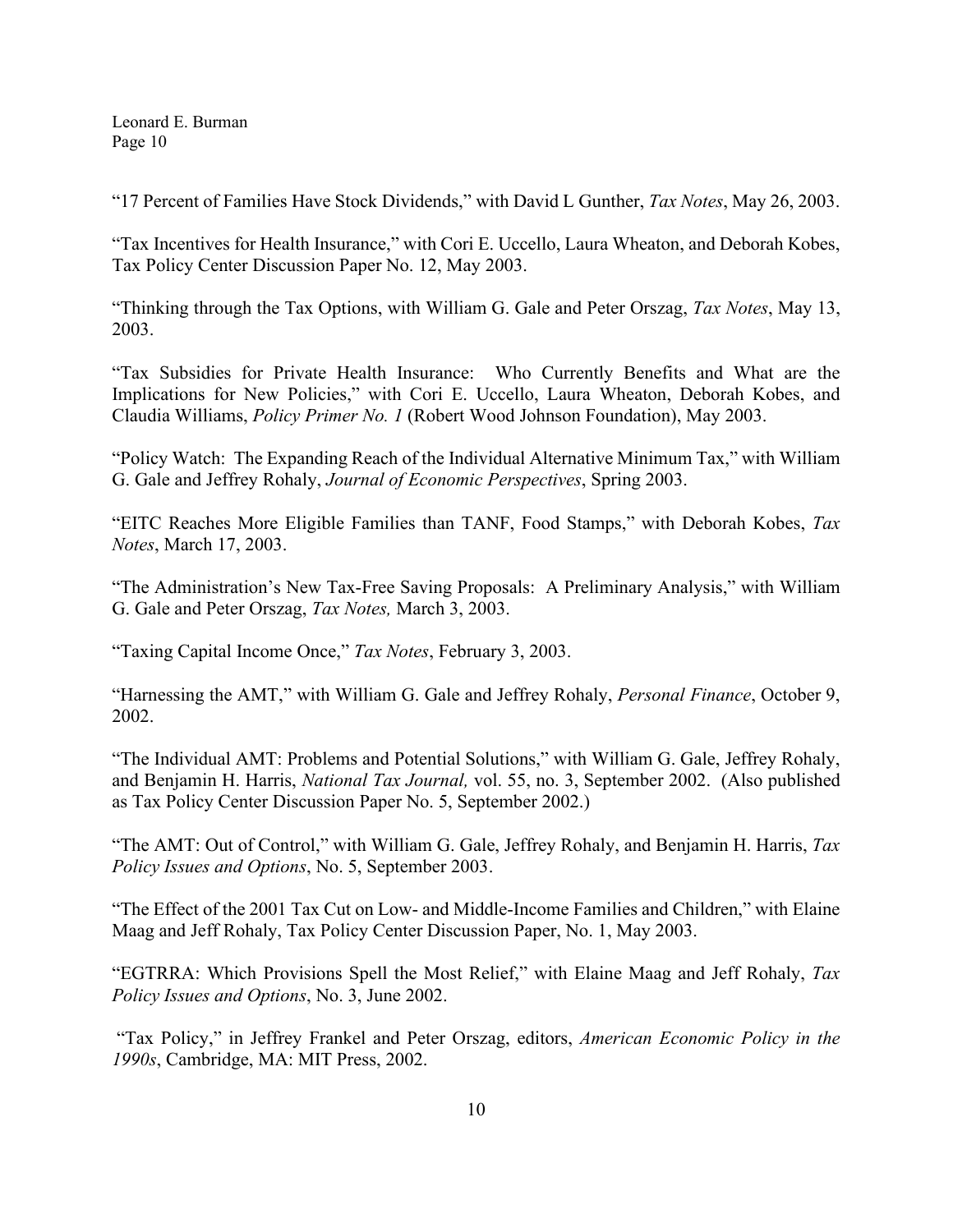"The Estate Tax is Down But Not Out," with William G. Gale, *Tax Policy Issues and Options*, no. 2, December 2001. (Reprinted in *Tax Notes*, February 25, 2002.)

"First, Do No Harm: Designing Tax Incentives for Health Insurance," with Amelia Gruber, *National Tax Journal*, September 2001, 473-493.

"The Taxation of Retirement Saving: Choosing Between Front-Loaded and Back-Loaded Options," with William Gale and David Weiner, *National Tax Journal*, September 2001, 689-702.

"South Africa: Taxing Capital Gains," with Mick Keen and Russell Krelove, International Monetary Fund, May 2001.

Comment on James Poterba and Scott Weisbenner, "The Distributional Burden of Taxing Estates and Unrealized Gains at the Time of Death," in Bill Gale, Jim Hines, and Joel Slemrod, eds., *Rethinking Estate and Gift Taxation*, Brookings Institution Press, 2001.

"A Golden Opportunity to Simplify the Tax System," with William G. Gale, Brookings Institution *Policy Brief*, April 2001.

"Treasury's New Distribution Presentation," *Tax Notes*, March 26, 2001.

"Capital Gains Taxation and Tax Avoidance: New Evidence From Panel Data," with Alan Auerbach and Jonathan Siegel, in Joel Slemrod, ed., *Does Atlas Shrug?: The Economic Consequences of Taxing the Rich*, Russell Sage Foundation and Harvard University Press, 2000.

"Measuring Permanent Responses to Capital Gains Tax Changes in Panel Data," with William C. Randolph, in Alan Auerbach, ed., *Public Finance (Worth Series in Outstanding Contributions)*, New York: Worth Publishers, 2000.

"Low-Income Housing Credit," in Joseph J. Cordes, Robert Ebel, and Jane Gravelle, eds., *Encyclopedia of Taxation and Tax Policy,* Urban Institute Press, 1999.

"Surplus Tax Policy?" *National Tax Journal*, September 1999. (Also reprinted in the *NTA Forum.*)

"Lump-Sum Distributions from Pension Plans: Recent Evidence and Issues for Policy and Research," with Norma B. Coe and William G. Gale, *National Tax Journal*, September 1999.

"What Happens When you Show Them the Money? (Lump-Sum Distributions and Retirement Security) Part I" with Norma B. Coe, report for the Pension Welfare Benefits Administration, June 1998.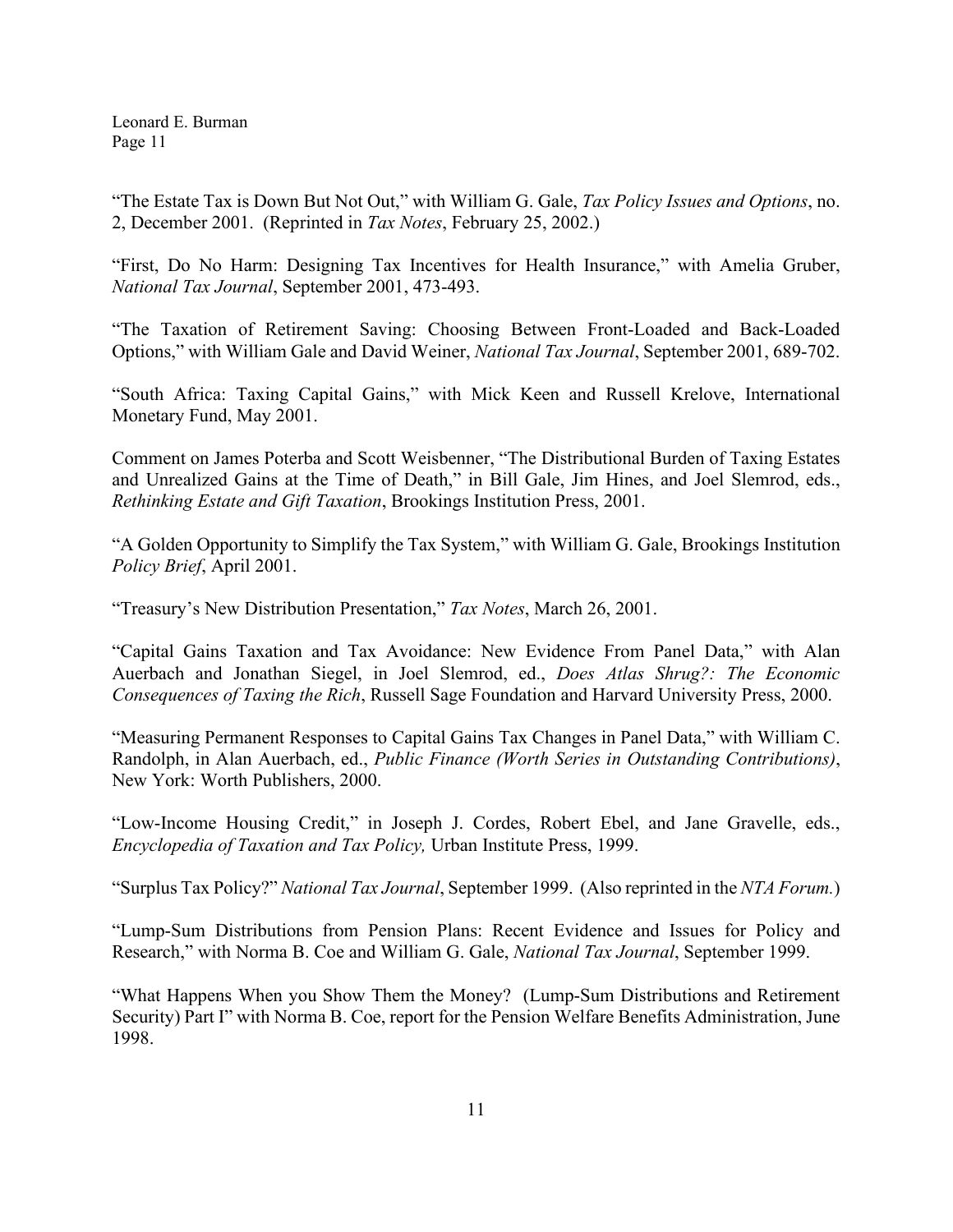"Six Tax Laws Later: How Individuals' Marginal Federal Income Tax Rates Changed Between 1980 and 1995," with William G. Gale and David Weiner, *National Tax Journal,* September 1998.

"Big, Big Postcard," *Tax Notes*, October 6, 1997.

"Capital Gains and the People Who Realize Them," with Peter Ricoy, *National Tax Journal*, September 1997.

"Estate Taxation and the Angel of Death Loophole," *Tax Notes*, August 4, 1997.

Review of Martin Feldstein and James Poterba, ed., *Empirical Foundations of Household Taxation,* National Bureau of Economic Research, *National Tax Journal*, June 1997.

"Perspectives on the Ownership of Capital Assets and the Realization of Capital Gains," with Peter Ricoy, *CBO Paper*, Congressional Budget Office, May 1997.

"How Capital Gains Taxes Distort Homeowners' Decisions," with Sally Wallace and David Weiner, *NTA-TIA Proceedings of the 89th Annual Conference,* 1996.

"The High-Deductible/MSA Option Under Medicare: Exploring the Implications of the Balanced Budget Act of 1995," with Linda Bilheimer, Frank Sammartino, and Larry Ozanne, *CBO Memorandum*, Congressional Budget Office, March 1996.

"Measuring Permanent Responses to Capital Gains Tax Changes in Panel Data," with William C. Randolph, *American Economic Review*, September 1994.

"Tax Caps on Employment-Based Health Insurance," with Roberton Williams, *National Tax Journal*, September 1994.

"Measuring Permanent Responses to Capital Gains Tax Changes in Panel Data," with William C. Randolph, *OTA PAPER*, U.S. Treasury, August 1994.

*The Tax Treatment of Employment-Based Health Insurance*, Congressional Budget Office, March 1994.

"Tax Reform and Realizations of Capital Gains in 1986," with Kimberly A. Clausing and John O'Hare, *National Tax Journal*, March 1994.

"Indexing Vs. Exclusion of Capital Gains: Effects on Income Distribution and Economic Efficiency," with Eric J. Toder, *NTA-TIA Proceedings of the 85th Annual Conference,* 1992.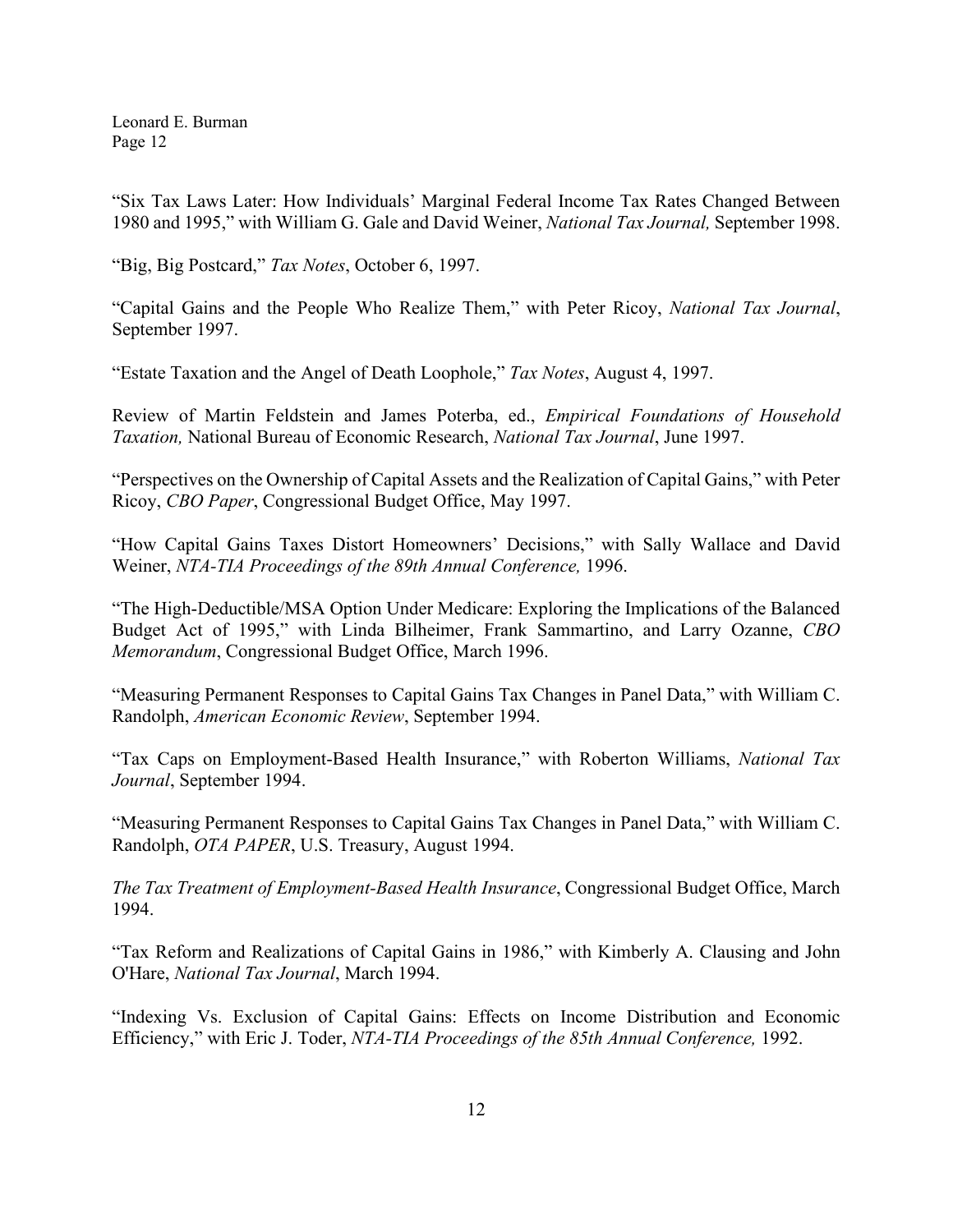"Options for the Tax Treatment of Employment-Based Health Insurance," with Jack Rodgers, *NTA-TIA Proceedings of the 85th Annual Conference*, 1992.

"Tax Preferences and Employment-Based Health Insurance," with Jack Rodgers, *National Tax Journal*, September 1992.

"The Cost-Effectiveness of the Low-Income Housing Tax Credit Compared With Housing Vouchers," *CBO Staff Memorandum*, Congressional Budget Office, April 1992 (reprinted in *Tax Notes*, July 27, 1992).

"Theoretical Determinants of Aggregate Capital Gains Realizations," mimeo, July 1991.

*Capital Gains Taxes in the Short Run*, Congressional Budget Office, August 1991.

"The Economics of Interest Allocation," *NTA-TIA Proceedings of the 83rd Annual Conference*, 1991.

"IRAs and National Savings," with Joseph Cordes and Larry Ozanne, *National Tax Journal*, September 1990.

"The Effects of Lower Capital Gains Taxes on Economic Growth," with Joseph Cordes, Kim Kowalewski, and Larry Ozanne, *CBO Paper*, Congressional Budget Office, August 1990.

*Indexing Capital Gains*, with Larry Ozanne, Congressional Budget Office, August 1990.

"Why Capital Gains Tax Cuts (Probably) Don't Pay for Themselves," *Tax Notes*, April 2, 1990.

"The IRA Proposal Contained in S. 1682: Effects on Long-Term Revenues and on Incentives for Saving," with Joseph Cordes and Larry Ozanne, CBO Staff Memorandum, November 2, 1989.

"The IRA Plus Proposal Contained in S. 1771: Effects on Long-Term Revenues and on Incentives for Saving," with Joseph Cordes and Larry Ozanne, CBO Staff Memorandum, October 25, 1989.

"Estimation and Interpretation of Capital Gains Realization Behavior: Evidence From Panel Data," with Gerald E. Auten and William C. Randolph, *National Tax Journal*, September 1989.

"Estimation and Interpretation of Capital Gains Realization Behavior: Evidence From Panel Data," with Gerald E. Auten and William C. Randolph. *OTA Paper*, U.S. Treasury, May 1989.

*A Report to Congress on Certain Employee Benefits Not Subject to Federal Income Tax*, with B.K. Atrostic, U.S. Treasury, 1988.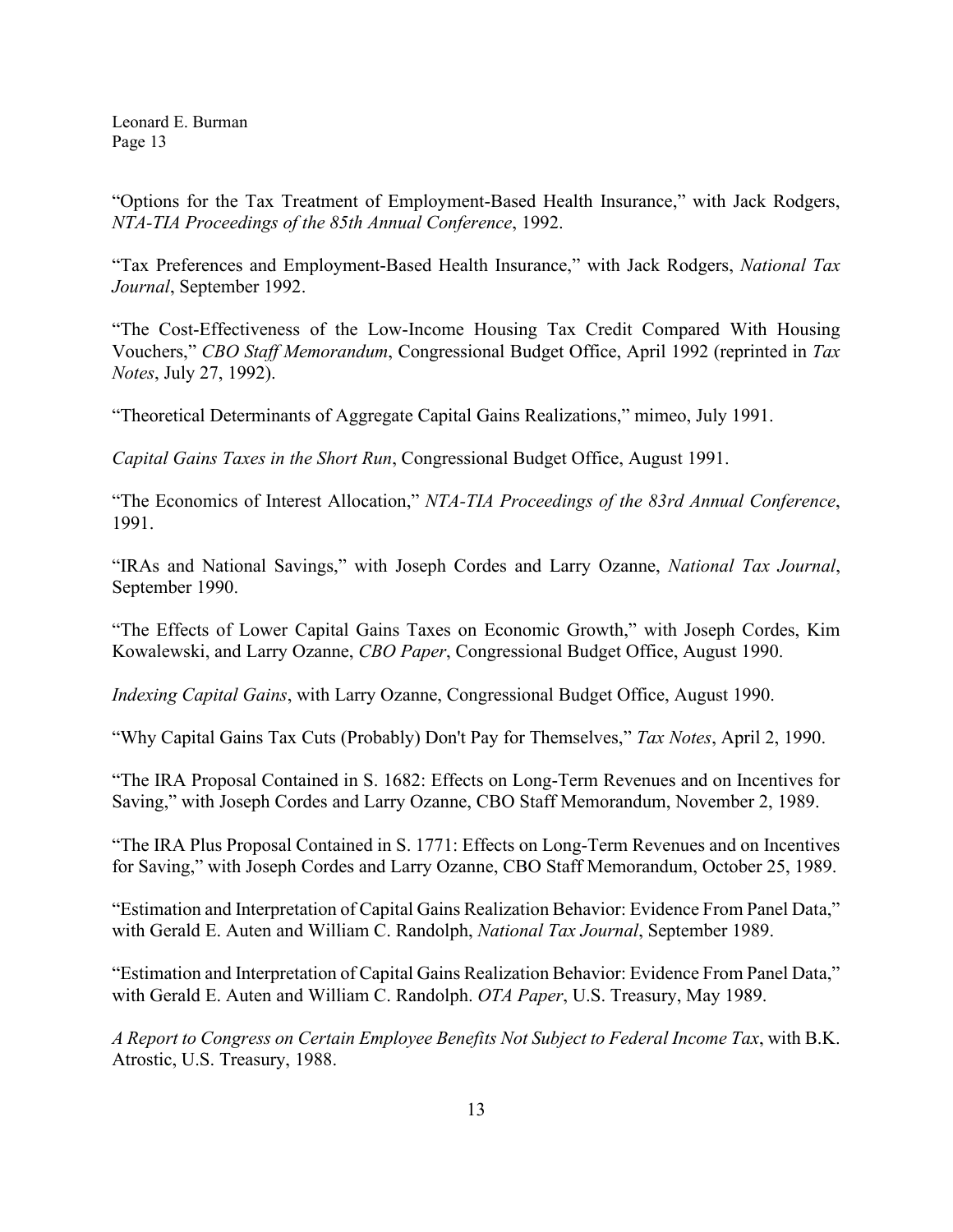"The Use and Abuse of Rental Project Models," with Tom Neubig and Gordon Wilson, in Fullerton, Don, ed., *Compendium of Tax Research*, U.S. Treasury, 1987.

*A Dynamic Model of Housing Demand with Transaction Costs*, University of Minnesota Doctoral Dissertation, 1985.

"An Econometric Model of Farmers' Demand for Commodity Credit Corporation (CCC) Loans," with Michael Golden, *Southern Journal of Agricultural Economics*, December 1979.

### **Testimony**

"Policies to Support the Middle Class" before the Senate Committee on Finance, March 13, 2014.

"Tax Reform and the Tax Treatment of Capital Gains," before a joint session of the House Committee on Ways and Means and the Senate Committee on Finance, September 20, 2012.

"Tax Reform to Encourage Growth, Reduce the Deficit, and Promote Fairness," Senate Budget Committee, March 1, 2012.

"Tax Reform Options: Marginal Rates on High-Income Taxpayers, Capital Gains, and Dividends," Senate Finance Committee, September 14, 2011.

"The Future of Individual Tax Rates: Effects on Economic Growth and Distribution," Senate Finance Committee, July 14, 2010.

"Taxes and the Budget," Subcommittee on Select Revenue Measures, House Ways and Means Committee, March 23, 2010.

"Financing Health Care Reform," Senate Committee on Finance, May 12, 2009.

"A Blueprint for Tax Reform and Health Reform," Senate Committee on Finance, May 13, 2008.

"Tax Code and Health Insurance Coverage," House Committee on the Budget, October 18, 2007.

"Tax Fairness, the 2001-2006 Tax Cuts, and the AMT," House Committee on Ways and Means, September 6, 2007.

"The Individual Alternative Minimum Tax," Senate Committee on Finance, June 27, 2007.

"The Individual Alternative Minimum Tax," Subcommittee on Select Revenue Measures, House Ways and Means Committee, March 7, 2007.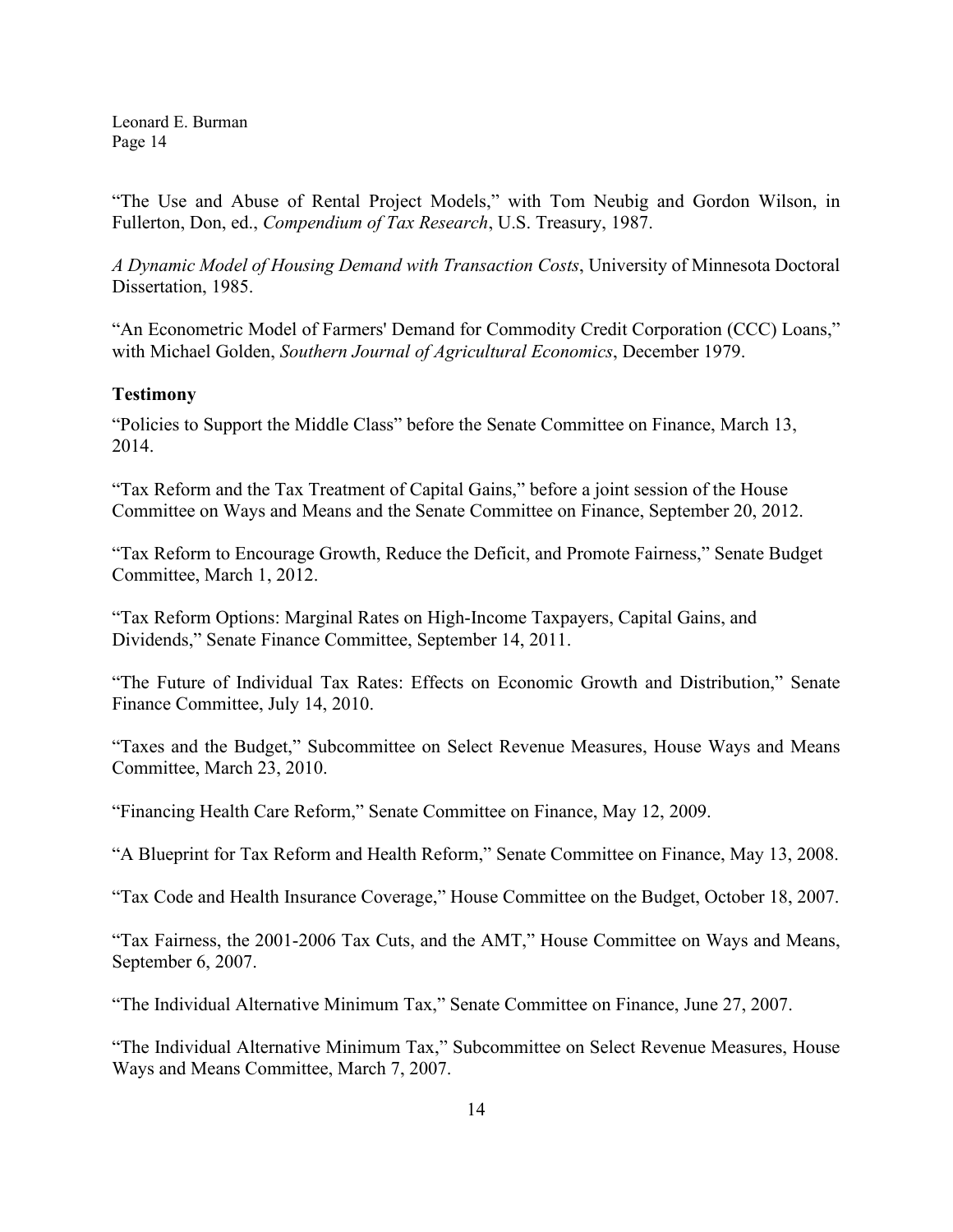"Fairness in Tax Policy," Subcommittee on Financial Services and General Government, House Appropriations Committee, March 5, 2007.

"Dynamic Analysis and Scoring," House Committee on the Budget, September 13, 2006.

"Taking a Checkup on the Nation's Health Care Tax Policy: a Prognosis," Senate Committee on Finance, March 8, 2006.

"Transforming the Tax Code: An Examination of the President's Tax Reform Panel Recommendations," before the Subcommittees on Tax, Finance, and Exports, and Rural Enterprises, Agriculture, and Technology, House Committee on Small Business," February 1, 2006.

"The Impact of Tax Reform on Low- and Middle-Income Households," House Committee on Ways and Means, June 8, 2005.

"The Expanding Reach of the Individual Alternative Minimum Tax," Senate Subcommittee on Taxation and IRS Oversight of the Committee on Finance, May 23, 2005.

"The Individual Alternative Minimum Tax," President's Advisory Panel on Federal Tax Reform," March 3, 2005.

"Tax Evasion, IRS Priorities, and EITC Precertification," House Committee on Ways and Means, July 17, 2003.

"Tax Evasion, IRS Priorities, and the EITC," House Committee on the Budget, July 9, 2003.

"Return-Free Filing," Subcommittee on Treasury and General Government of the Senate Appropriations Committee, April 13, 2000.

"Work Opportunity Tax Credit," Subcommittee on Oversight of the Ways and Means Committee, July 1, 1999.

"Impact of Tax Law on Land Use, Conservation, and Preservation," Subcommittee on Oversight of the Ways and Means Committee, September 30, 1999.

"Estate Taxation and Small Businesses," Subcommittee on Taxation, Finance, and Exports of the House Committee on Small Business, June 12, 1997.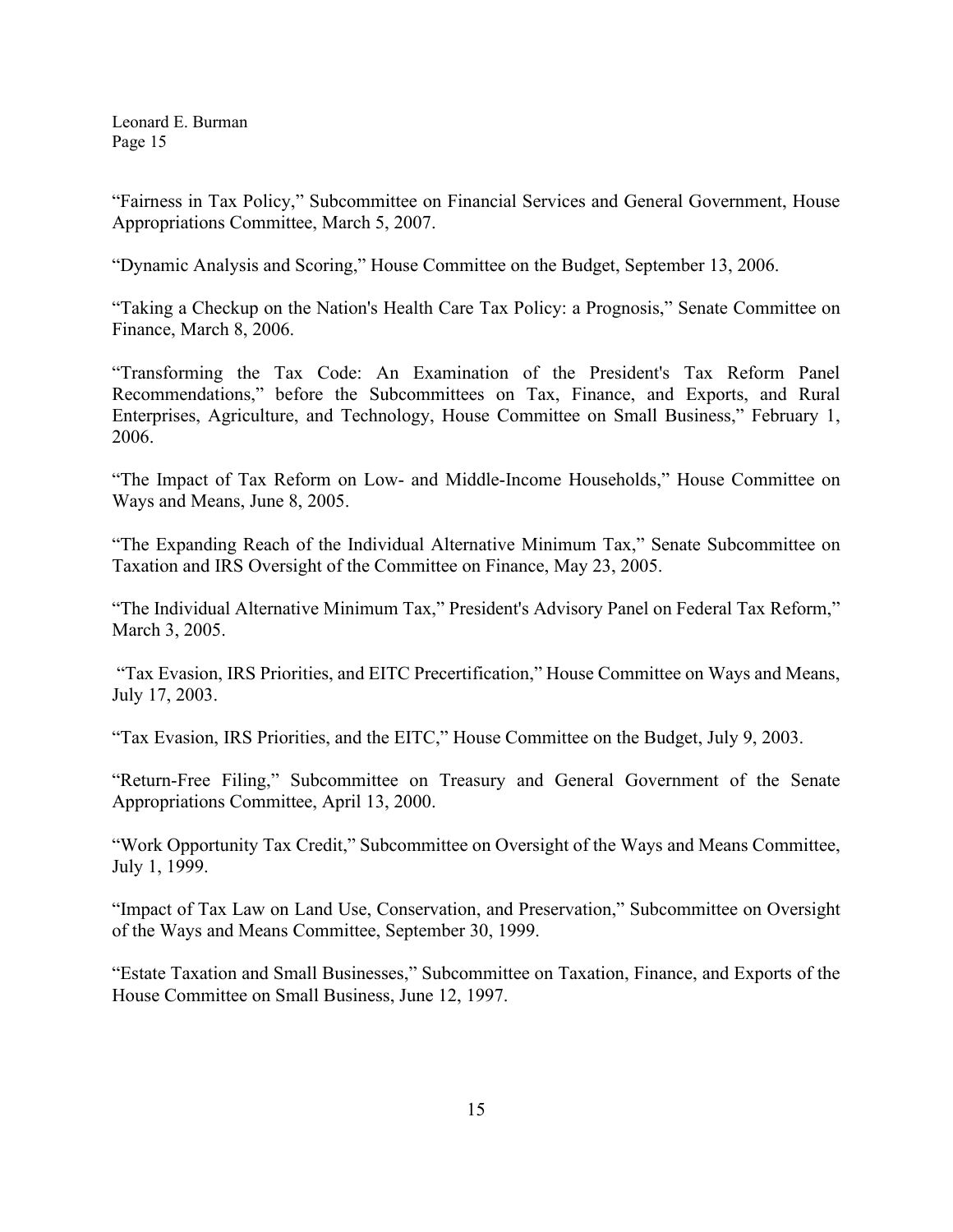#### **Books**

*Taxes in America: What Everyone Needs to Know*, with Joel Slemrod, Oxford University Press, 2012. (Second edition: February 2020.)

*Using Tax Breaks to Reform Health Insurance: Pitfalls and Promises,* with Henry J. Aaron (coeditor), Brookings Institution Press, 2008.

*Taxing Capital Income*, with Henry J. Aaron, and C. Eugene Steuerle (coeditors), Urban Institute Press, 2007.

*The Labyrinth of Capital Gains Tax Policy: A Guide for the Perplexed*, Brookings Institution Press, 1999.

### **Op eds and Selected Commentaries**

Leonard E. Burman and Joel B. Slemrod, "Closing Loopholes Isn't Enough," *New York Times*, December 28, 2012.

Leonard E. Burman and Joel Slemrod, "Changing the Cost-Benefit Calculus on Taxes," *Boston Globe*, December 28, 2012.

Len Burman, "What's worse than going over the fiscal cliff? Not addressing what got us here," *Syracuse Post-Standard*, December 9, 2012.

"The Buffett Rule: Right Goal, Wrong Tool," *New York Times*, April 16, 2012.

"Tax Day May Get Less Taxing, if Debt-Cutters Have Their Way," *Syracuse Post-Standard,* April 17, 2011.

"Will Dems fall for temporary tax cut gambit (again)?" cnnmoney.com, December 8, 2010.

"Debating an Extension of the Bush Tax Cuts," *Washington Post* Topic A blog, August 1, 2010.

"The Myth of Income Tax Freeloading," forbes.com, April 15, 2010.

"Health Mandate: It's Just a Tax Break in Disguise," cnnmoney.com, April 14, 2010.

"Let's Freeze more than Chump Change," *Washington Post*, February 2, 2010.

"We Need to Ban the Evil Santas," *Washington Times*, January 18, 2010.

"Personal Savings Need a Boost," *Washington Times,* November 10, 2009.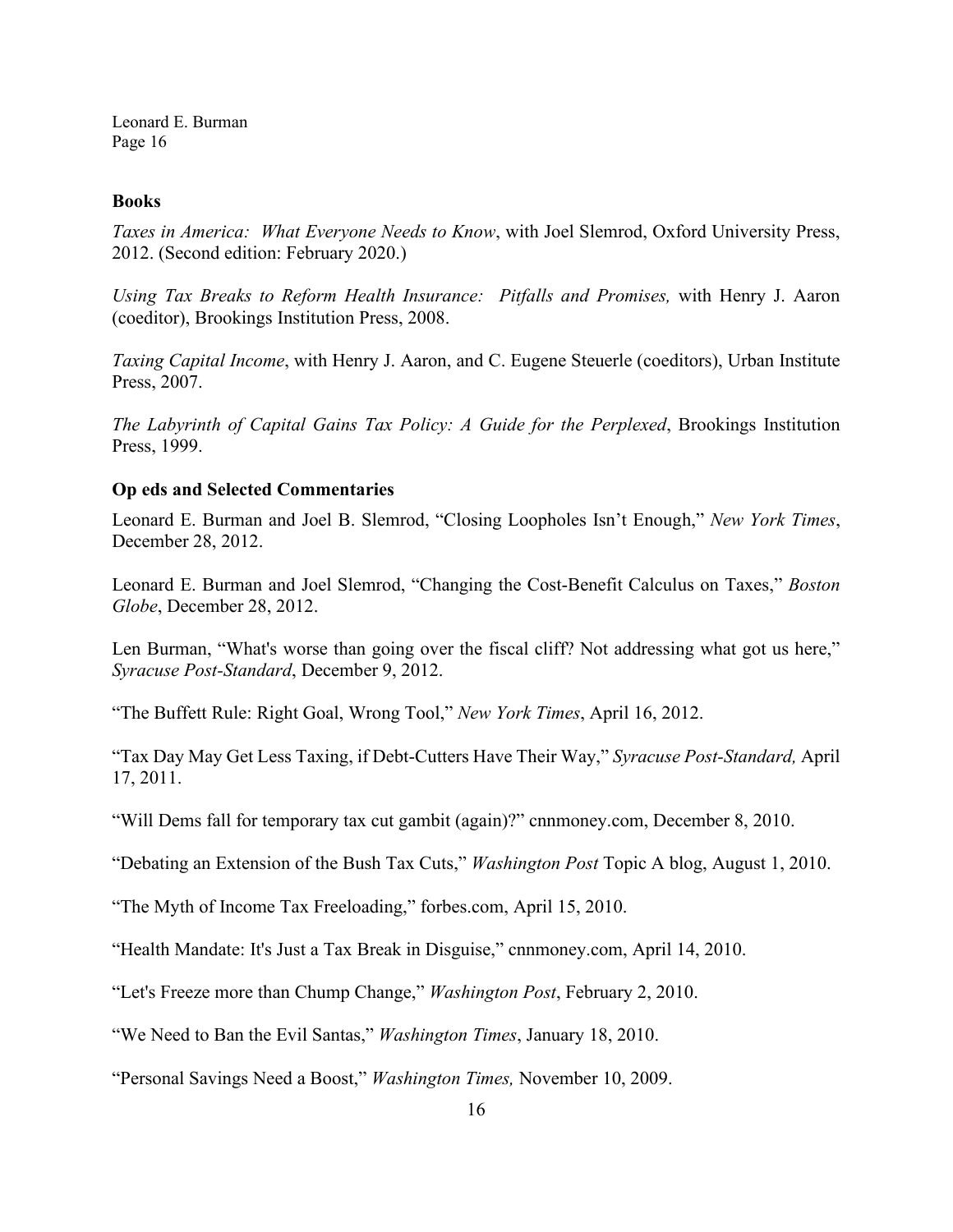"Pyrrhic victory on health reform?" *Washington Times*, September 1, 2009.

"Catastrophic Budget Failure," *Washington Times*, July 14, 2009.

"Give up a Benefit, Gain Jobs," *Washington Post*, July 10, 2009.

"Different Way to Pay for Health Reform," *Washington Times*, May 28, 2009.

"Gas Tax Cut is no Holiday," *New York Times*, Times Topics blog, with Eric Toder, May 24, 2008.

"Gas Price Solutions," *Nightly Business Report* (PBS), May 8, 2008.

"Make the Tax Cuts Work," *New York Times,* January 23, 2008.

"Bush Stimulus May Have Only Modest Effect," *Wall Street Journal,* Real-Time Economics blog, with Jeffrey Rohaly, January 10, 2008.

"SCHIP: Is Increasing The Tobacco Tax To Expand Coverage A Good Idea?", *Health Affairs* blog, with Kim Rueben and Jenny Kenney, August 21, 2007.

"End the Break on Capital Gains," *Washington Post,* July 30, 2007.

"REFORM: 5 Steps To Improve The President's Plan," *Health Affairs* blog, with Jason Furman, Greg Leiserson, and Bob Williams, February 23, 2007.

"If You Think Taxes Are a Pain Now...", *Los Angeles Times*, April 15, 2005.

"Give the 'Lucky Duckies' a Helping Hand, Too," *Newsday*, June 6, 2003.

"Congress Morphs an 'Itty-Bitty' Tax Cut Into a Budget Buster," with Peter Orszag, *Los Angeles Times*, May 20, 2003.

"Bush Launches Stealth Attack on Income Tax," *Charleston (WV) Observer*, February 23, 2003.

"Fix a Real Tax Mess," with William G. Gale, *Newsday*, November 14, 2002.

"Capital Gains Tax Cut Won't Cure What Ails Our Economy," *Houston Chronicle*, September 30, 2001.

"New Tax Laws a Bizarre and Confounding Mix," *Contra Costa Times*, July 15, 2001.

"Think FRED: Tax Cuts Just Add to Complexity," *Houston Chronicle*, May 31, 2001.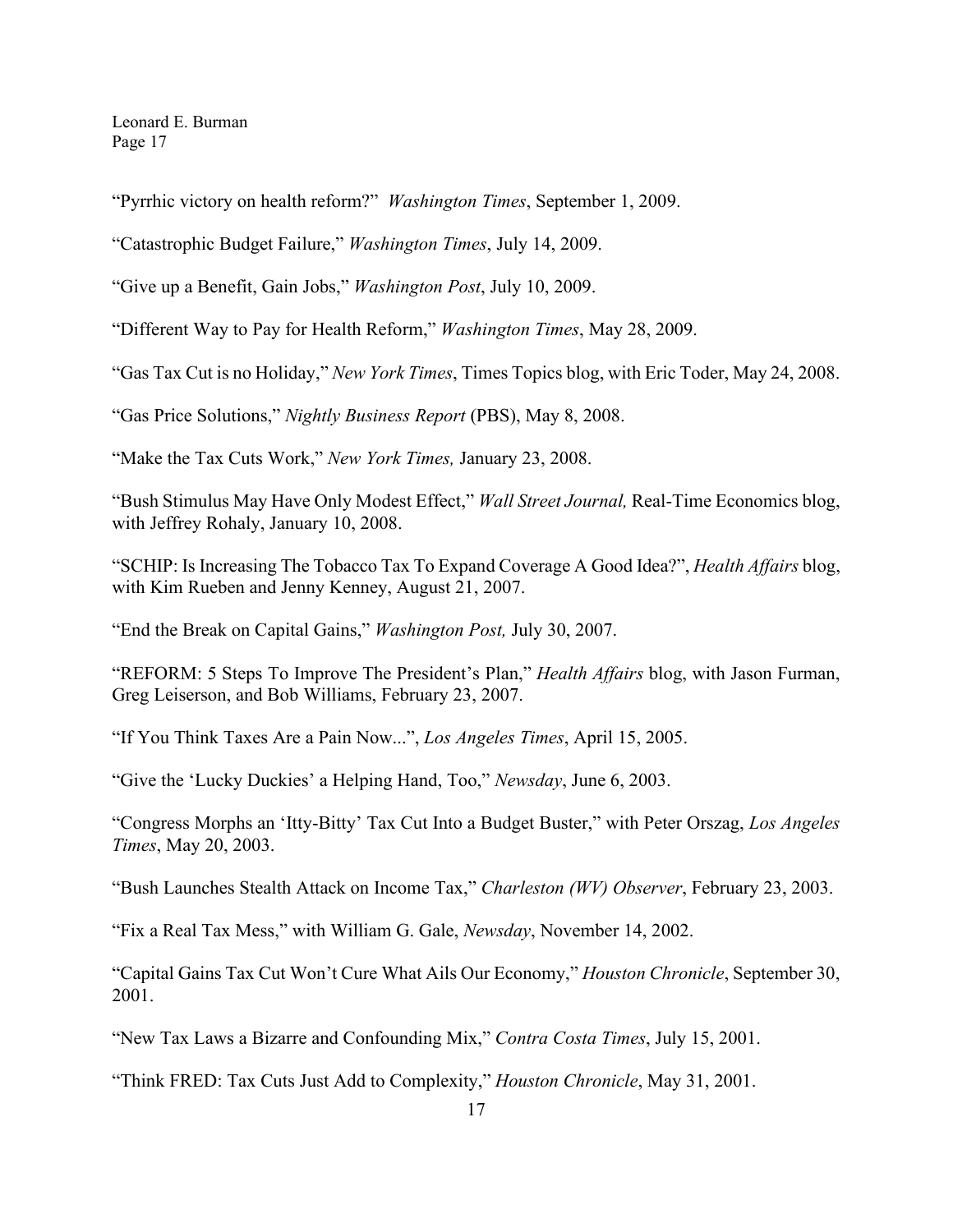"Tax Complexity and Low-Income People," NPR's *Morning Edition*, April 16, 2001.

"The Case Against Capital Gains Tax Cuts," with William G. Gale, *Mutual Funds*, September 1997.

### *Marketplace* **Commentaries**

"Experiment to Get Best Stimulus Results," January 26, 2009.

"McCain's Gas Tax Plan is on Empty," April 18, 2008.

"Huckabee Tax Plan Would Be A Disaster," January 8, 2008.

"Doing Nothing's a Good Thing," December 8, 2006.

"Under the Sheltering Lie," December 20, 2005.

"Time for the IRS to Quit Tinkering with the Tax Forms," March 18, 2005

"Don't Ignore Tax Expenditures," March 2, 2005.

"Quietly, The Taxes Are Changing" September 21, 2004.

"USDA Not Allowing Free Markets to Decide about Mad Cow Disease Testing," July 2, 2004.

"Be Careful What you Wish for," June 23, 2004.

"Vote for Me!" May 11, 2004.

"Marriage Penalty Relief Throws Millions onto the AMT," April 27, 2004.

#### **International Activities**

Consultant to New Zealand Treasury (2009).

Consultant for IMF on tax reform missions in Slovenia (2006), Lebanon (2004), Mauritius (2003), and South Africa (2000).

PriceWaterhouseCoopers Visiting Fellow in Taxation, Victoria University at Wellington, New Zealand, 2001.

Consultant to Fedesarrollo, Colombia (2002).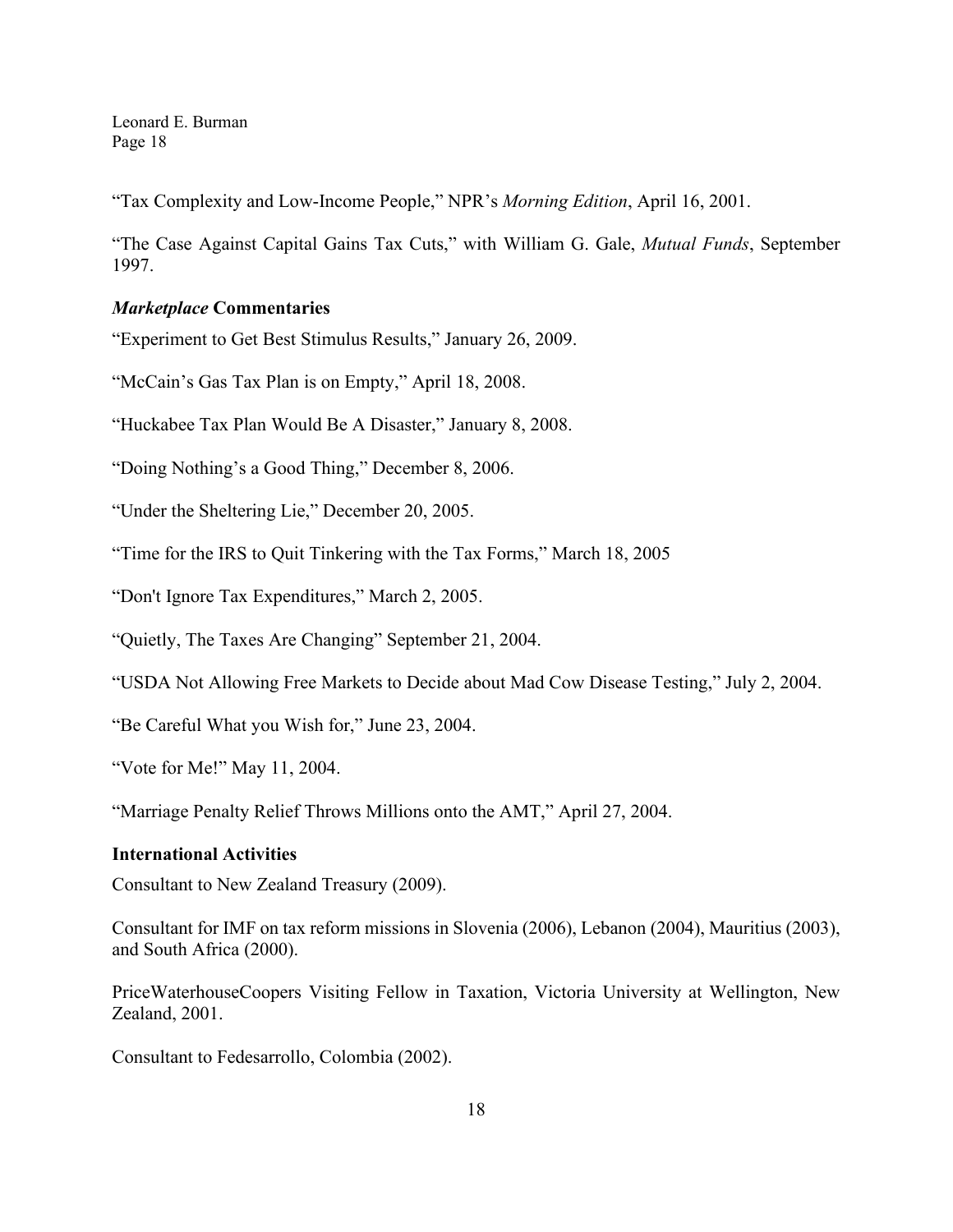Invited speaker in conferences in: Brussels, Belgium (ECFIN, European Union, 2013); Seville, Australia (European Commission Joint Research Centre, 2016); Stockholm, Sweden (Swedish Treasury, 2011); Sydney (Monash University, 2009 and 2010) and Canberra (Australia National University), Australia (2009); Taipei, Taiwan (Academica Sinica, 2005); Pretoria, South Africa (South Africa Department of the Treasury, 2002); Calgary, Alberta, Canada (Frasier Institute, 2001); and Hong Kong (World Bank, 2001).

### **Other Professional Activities**

Fellow, National Academy of Public Administration, 2019.

Board member, Commonwealth Institute, 2015-2018.

Advisory Board, The Policy Academies, 2018-present.

Research Associate, National Bureau of Economic Research (public economics program), 2010- 2015.

Senior Research Associate, Center for Policy Research (Syracuse University), 2009-present.

Member, Scholars Strategy Network, 2011-present.

Blogger for Forbes.com, 2011-present.

Bipartisan Policy Center Debt Reduction Taskforce, 2010-2012.

Advisory Board, Tax Policy Center, 2010-2013.

President, National Tax Association, 2010-2011.

Vice President, National Tax Association, 2008-2010.

Advisory Board, Pew Subsidyscope, 2008-2012.

Member of National Academy of Sciences panel, "Reengineering the Survey of Income and Program Participation," 2007-2009.

Co-editor, *Public Finance Review*, 2010-2013.

Editorial board, *Public Finance Review*, 2003-2010.

SOI Consultants Panel (IRS), 2005-present.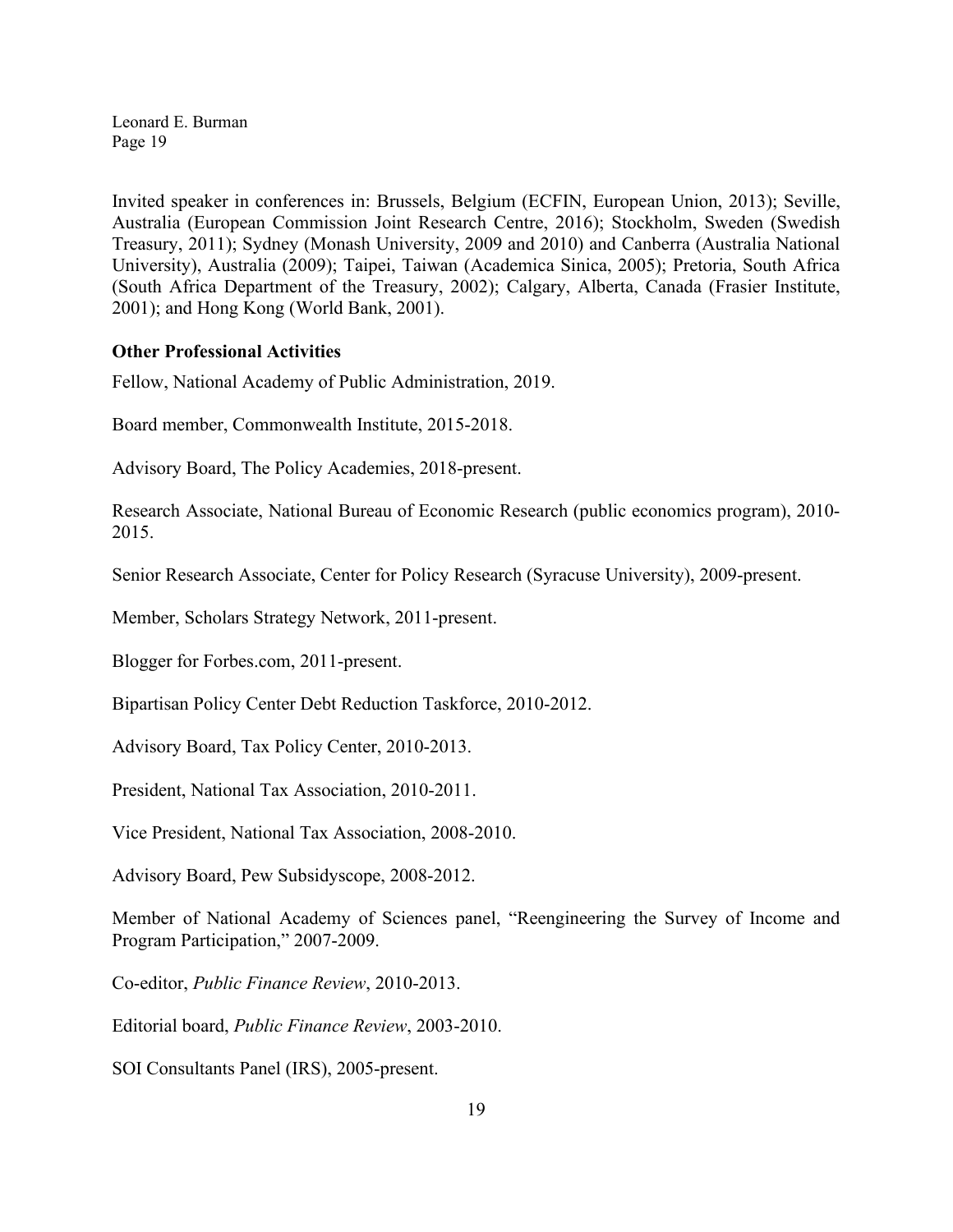Member, DC Revenue Estimating Advisory Committee, 2001-2009.

American Economic Association Statistics Public Finance Subcommittee, 2005-2007.

Board of Directors, National Tax Association, 2004-2007.

Trustee, American Tax Policy Institute, 2002-2007.

Member, JCT Blue Ribbon Advisory Panel on Dynamic Scorekeeping, 2002-2004.

Member, SOI Public Use File Advisory Group (IRS), 2002-2006.

Media appearances on national and regional programs, including TV: *CBS Sunday Morning*  (cover story), *The NewsHour with Jim Lehrer* (PBS), *Washington Journal* (C-Span), *Lou Dobbs Moneyline* (CNN), *Nightly Business Report* (PBS)*, Capital Report* (CNBC)*, Your World with Neil Cavuto* (Fox)*, BBC World,* interviews on ABC, CBS, and NBC news programs and Bloomberg TV, CNNfn, CNN, CNBC, and Fox cable news programs; and radio: guest on *Fresh Air* (PBS), *Kojo Nnamdi Show* (WAMU), *Diane Rehm Show* (WAMU), *Iowa Talks* (WSUI), *Midmorning* (MPR), *On Point* (PBS), *Conversations with Joy Cardin* (WI public radio), and interviews on *All Things Considered, Morning Edition, Marketplace*, *Capitol Press Room, Campbell Conversations,* and numerous regional stations.

Presented or discussed papers at the annual meetings of the American Agricultural Economics Association, American Bar Association's Tax Section, American Economic Association, American Political Science Association, American Taxation Association (keynote), Eastern Economic Association, Econometric Society, Economy.com, Federation of Tax Administrators, National Tax Association (keynote), Northeastern States Tax Officials Association, Western Economic Association, and Western States Association of Tax Administrators.

Selected other speaking engagements: AARP Executive Committee, American Enterprise Institute, Association for Budget and Financial Management, Brookings Institution, America's Health Insurance Plans, Association of Academic Health Centers, Cato Institute, CUNY, Columbia University, Computational Public Economics Conference (keynote), CBO Health Insurance Modeling Conference, Democratic Study Group, Detroit Economic Club, European Commission Economic Summit, FDIC policy roundtable, Georgetown University, German Historical Institute (keynote), Johns Hopkins University, George Washington University, Georgia State University, Harvard University, Indiana University, Javeriana University-Bogota (keynote), Le Moyne College, Loyola University (LA), Milken Global Conference, National Economic Council, National Academies, NBER Summer Institute, New Members Seminar (Library of Congress), New York University, Northeastern University, Princeton University, Reed College, James A. Baker III Institute of Rice University, Rutgers University, Stanford Institute for Economic Policy Research, Villanova University, UCLA, University of Florida, University of